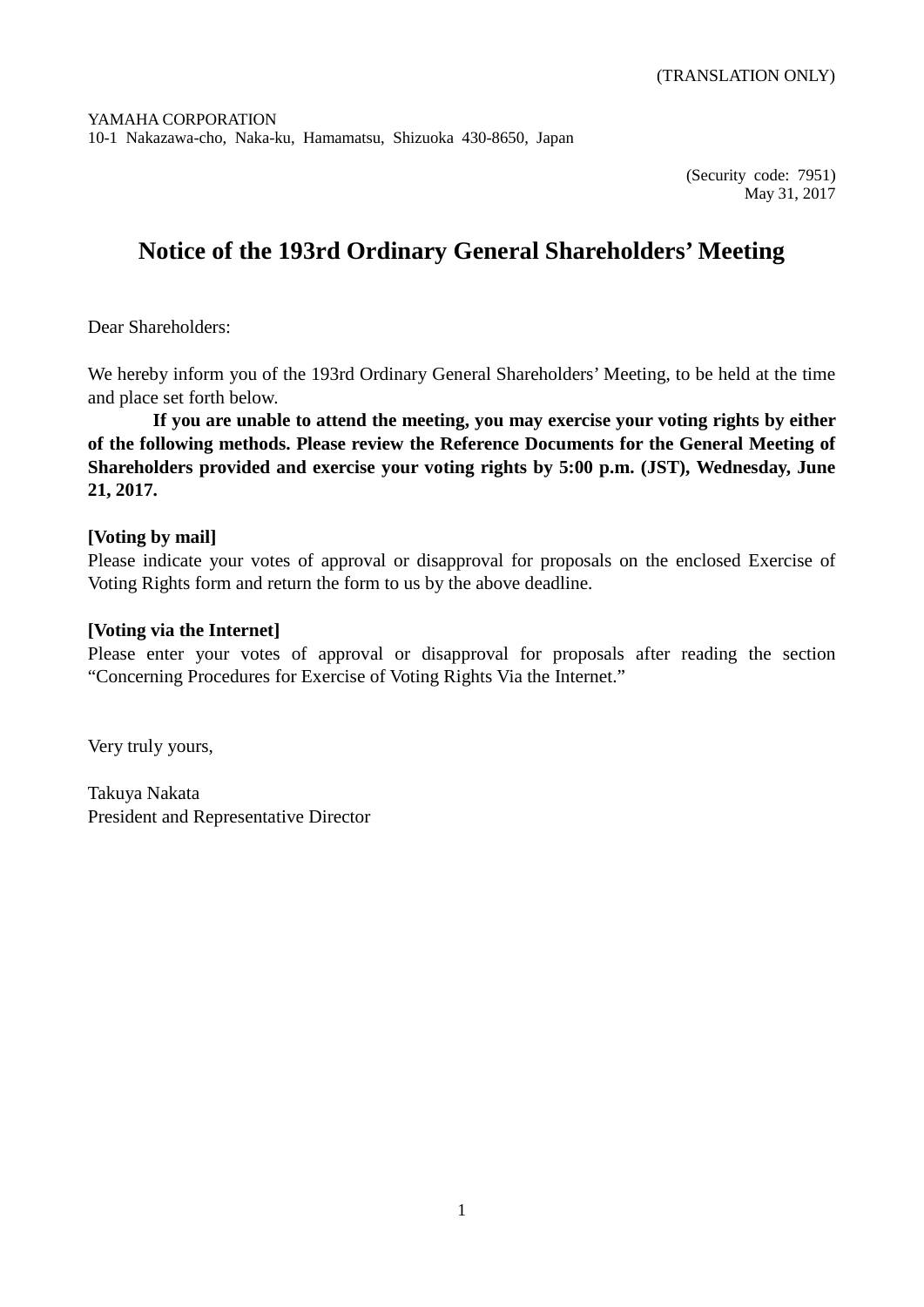### **The 193rd Ordinary General Shareholders' Meeting**

- **1. Date and time:** Thursday, June 22, 2017 at 10:00 a.m.
- **2. Location:** First floor of Building No. 18 YAMAHA CORPORATION 10-1 Nakazawa-cho, Naka-ku, Hamamatsu, Shizuoka, Japan (Please refer to map in Japanese original)

### **3. Agenda of the meeting**

## **Matters to be reported:**

- 1.The Business Report, the Consolidated Financial Statements, and the Audit Reports of the Consolidated Financial Statements by the Independent Accounting Auditor and the Board of Corporate Auditors, for the 193rd Fiscal Year (from April 1, 2016 through March 31, 2017).
- 2.The Non-consolidated Financial Statements for the 193rd Fiscal Year (from April 1, 2016 through March 31, 2017)

### **Matters to be resolved:**

- Proposal 1 Appropriation of Surplus
- Proposal 2 Partial Amendments to Articles of Incorporation
- Proposal 3 Election of Nine Directors

### **4. Predetermined terms of the convening**

- (1) If you do not indicate your vote of approval or disapproval for any proposal on the Exercise of Voting Rights form, you will be deemed to have approved that proposal.
- (2) Handling of voting several times
	- 1) When voting rights are exercised more than once via the Internet, the vote that arrives the latest will be deemed the valid one.
	- 2) When a shareholder exercises voting rights via the Internet and by the Exercise of Voting Rights form, the vote via the Internet will be deemed the valid one.
- (3) When a shareholder exercises voting rights by proxy at the meeting, the shareholder may appoint one shareholder with voting rights to act as his or her proxy. If you wish to exercise your voting rights by proxy at the meeting, please submit to the Company your Exercise of Voting Rights form together with a document evidencing the Proxy's power of representation for the meeting.

### **5. Other matters in relation to this Notice**

From among the documents to be provided with this Notice, the "Notes to the Consolidated Financial Statements" and "Notes to the Non-Consolidated Financial Statements" are not included in the documents attached to this Notice. These documents are disclosed on our Internet website (http://jp.yamaha.com/) in accordance with laws and ordinances and the provisions of Article 18 of the Articles of Incorporation.

Notes: 1. For those attending, please present the enclosed Exercise of Voting Rights form at the reception desk on arrival at the meeting.

<sup>2.</sup> If the Reference Documents for the General Meeting of Shareholders and the Attached Documents are amended, the amended items will be announced on our Internet website (http://jp.yamaha.com/).

<sup>3.</sup> This document has been translated from the Japanese original for reference purposes only.

In the event of any discrepancy between this translated document and the Japanese original, the original shall prevail.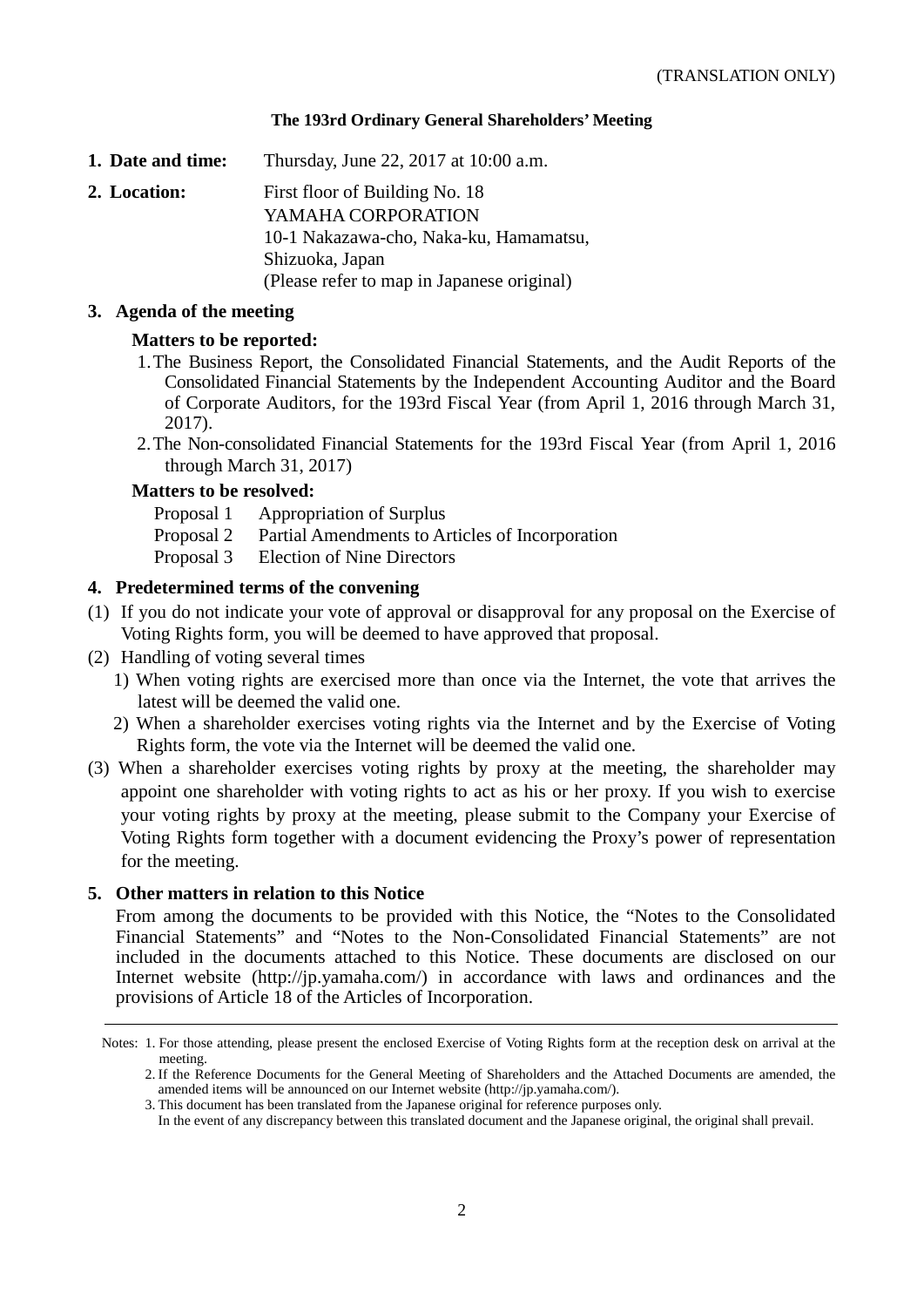## **Concerning Procedures for Exercise of Voting Rights Via the Internet**

## **1. For shareholders who exercises voting rights via the Internet**

The following items should be verified when exercising voting rights via the Internet.

- (1) It is only possible to exercise voting rights via the Internet by using the following website designated by the Company (http://www.web54.net). Please note that an exclusive website for mobile phones has not been established.
- (2) When exercising voting rights via the Internet, it is necessary to use the voting rights code and password noted on the right side of the Exercise of Voting Rights form. The password provided is effective only for the 193rd Ordinary General Shareholders' Meeting. A different password will be issued for the next Meeting.
- (3) Shareholders voting via the Internet are requested to exercise their voting rights prior to 5:00 p.m. (JST) on Wednesday, June 21, 2017, after reviewing the Reference Documents for the General Meeting of Shareholders.
- (4) When voting rights are exercised more than once via the Internet, the vote that arrives the latest will be deemed the valid vote.
- (5) When a shareholder exercises voting rights via the Internet and by the Exercise of Voting Rights form, the vote via the Internet will be deemed the valid vote.
- (6) Shareholders will bear the expenses incurred when accessing the Internet to exercise shareholder voting rights.
- \* For questions related to exercising shareholder voting rights via the Internet, please contact the following:

The Sumitomo Mitsui Trust Bank Limited. Securities Agent Web Support Tel: 0120-652-031 (toll-free) Service hours: 9:00 a.m. to 9:00 p.m.

## **2. For institutional investors**

If you are a nominee shareholder such as an administrative trust bank (including a standing proxy), and apply in advance for the platform for exercising voting rights via the Internet, you may use such platform as a method for exercising your voting rights via the Internet at this meeting.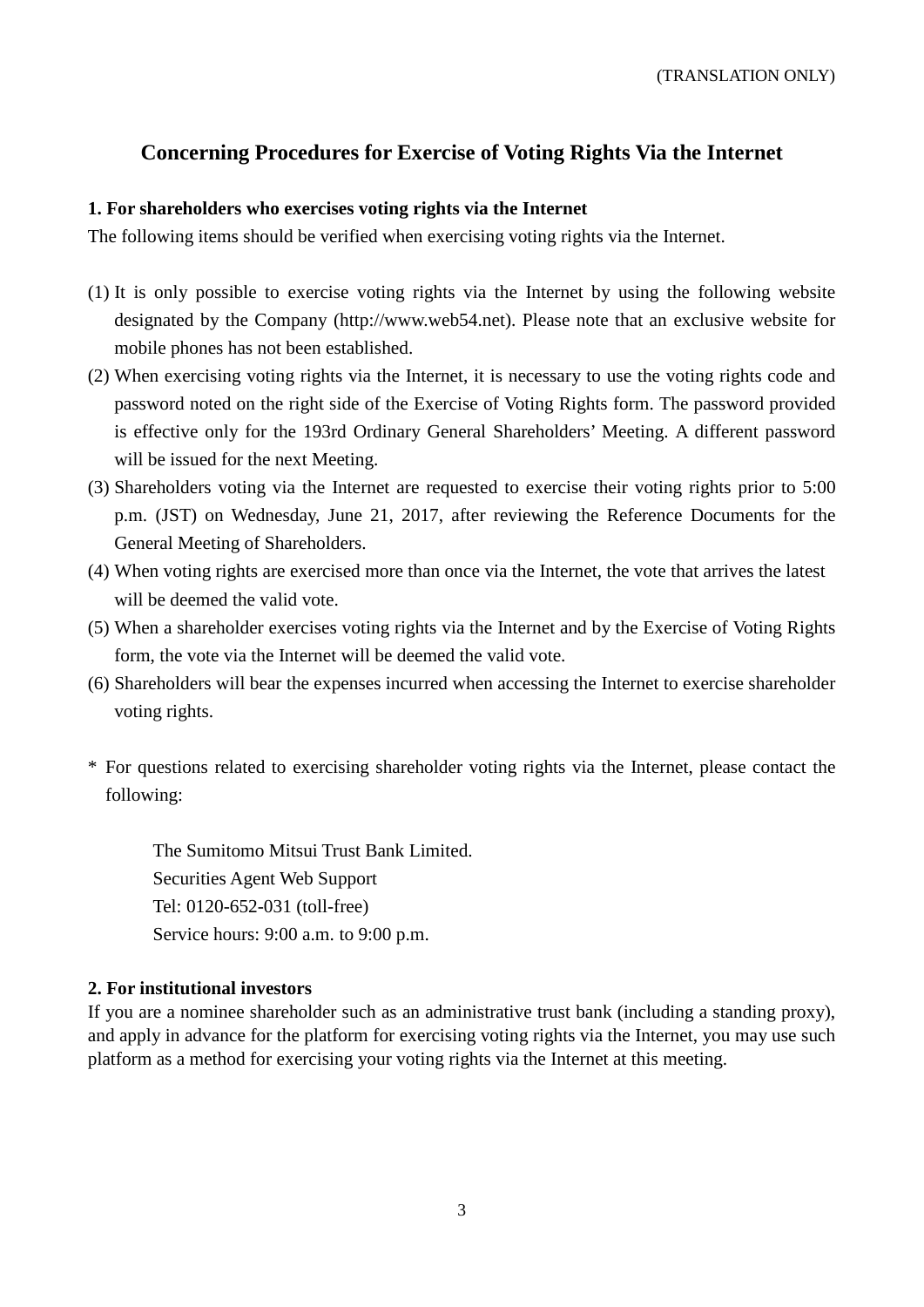# **Reference Documents for the General Meeting of Shareholders**

## **Proposals and Reference Information**

## **Proposal 1 Appropriation of Surplus**

Bearing in mind the objective of increasing the return on equity, and based on the level of the medium-term consolidated profits, the Company makes strategic investments in R&D, sales, and capital while actively providing returns to shareholders.

Additionally, while we try to provide dividends on a stable and consistent basis, it is also our mandate to promote capital efficiency by making sound decisions in distributing returns while ensuring appropriate internal reserves for investment in future growth.

Considering the policy above and the financial standing etc. of the Company, we will propose the appropriation of surplus as follows.

## 1. Year-end dividend

We will propose the following as the year-end dividend for the 193rd fiscal year, in consideration of the consolidated operating results for the year.

- (1)Type of assets for dividends Cash
- (2) Allotment of assets for dividends to shareholders and the total amount of dividends Year-end dividend: 26 yen per share of common stock of the Company Total amount of dividends: 4,873,292,684 yen As a result, the annual dividend, combined with the interim dividend of 26 yen per share, amounts to 52 yen.
- (3) Effective date of distribution of surplus June 23, 2017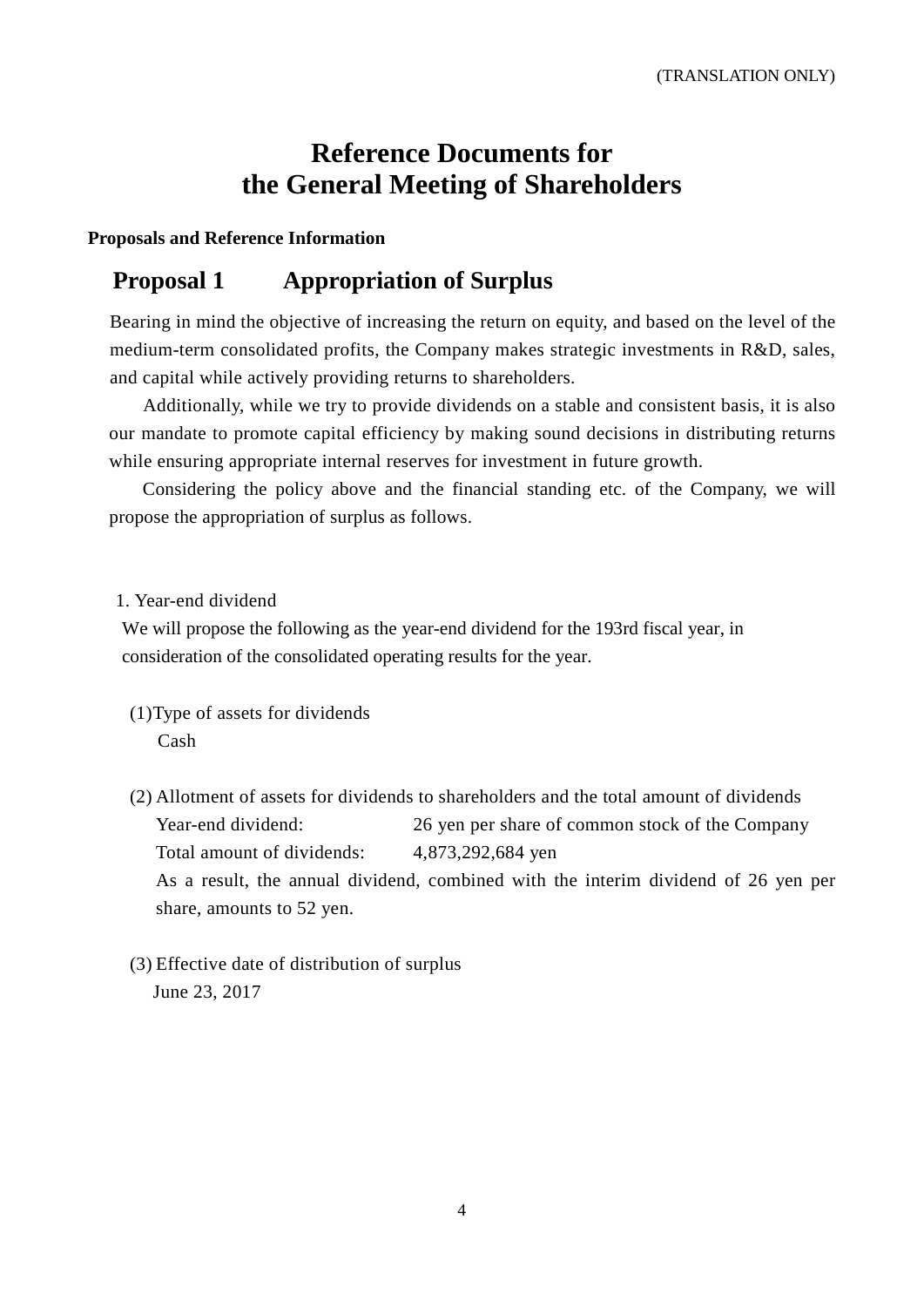## **Proposal 2 Partial Amendments to Articles of Incorporation**

- 1. Reasons for the amendments
	- (1) The Company intends to make a transition to a Company with Nominating Committee, Etc., with the objectives of making a clear separation between the oversight and execution in the management, thereby enhancing the oversight function of the Board of Directors and speeding up the execution of management. The Company will establish a more transparent governance framework that consists of a Nominating Committee, Audit Committee, and Compensation Committee, as provided for by law, and will endeavor to further strengthen its corporate governance and continue to increase its corporate value. Accompanying this transition, the Company will make some necessary changes including addition of new paragraphs related to the Nominating Committee, Audit Committee, Compensation Committee and Executive Officers, as well as deletion of paragraphs related to Corporate Auditors and the Board of Corporate Auditors.
	- (2) As for exemption of Directors and Executive Officers from liability, the Board of Directors will be authorized to exempt any Director and Executive Officer from liability for damages to the extent provided by law by its resolution. Furthermore, the approval of each Corporate Auditor has been obtained with regard to the amendments to the Articles of Incorporation regarding exemption from liability.
	- (3) The Company will make an amendment to change the scope of officers, etc. who may enter into agreements with the Company to limit their liability from Outside Directors to non-operating directors. Furthermore, the approval of each Corporate Auditor has been obtained with regard to the amendments to the Articles of Incorporation regarding agreements to limit liability.
	- (4) The Company will make other necessary changes including those to the numbering of the current Articles of Incorporation in line with the aforementioned changes.

The amendments to the Articles of Incorporation will become effective at the conclusion of this Ordinary General Shareholders' Meeting.

2. Details of the amendments

The details of the proposed amendments are as follows.

| <b>Current Articles of Incorporation</b>                    | Proposed Amendments                                            |  |  |
|-------------------------------------------------------------|----------------------------------------------------------------|--|--|
| Chapter 1 General Rules                                     | Chapter 1 General Rules                                        |  |  |
| Article 1-Article 3 (Omitted)                               | Article 1-Article 3 (No change)                                |  |  |
| (Organs)                                                    | (Organs)                                                       |  |  |
| The Company shall have the following organs in<br>Article 4 | As a Company with Nominating Committee, Etc., the<br>Article 4 |  |  |
| addition to General Shareholders' Meeting and               | Company shall have the following organs in addition            |  |  |

(Underlined parts are amended.)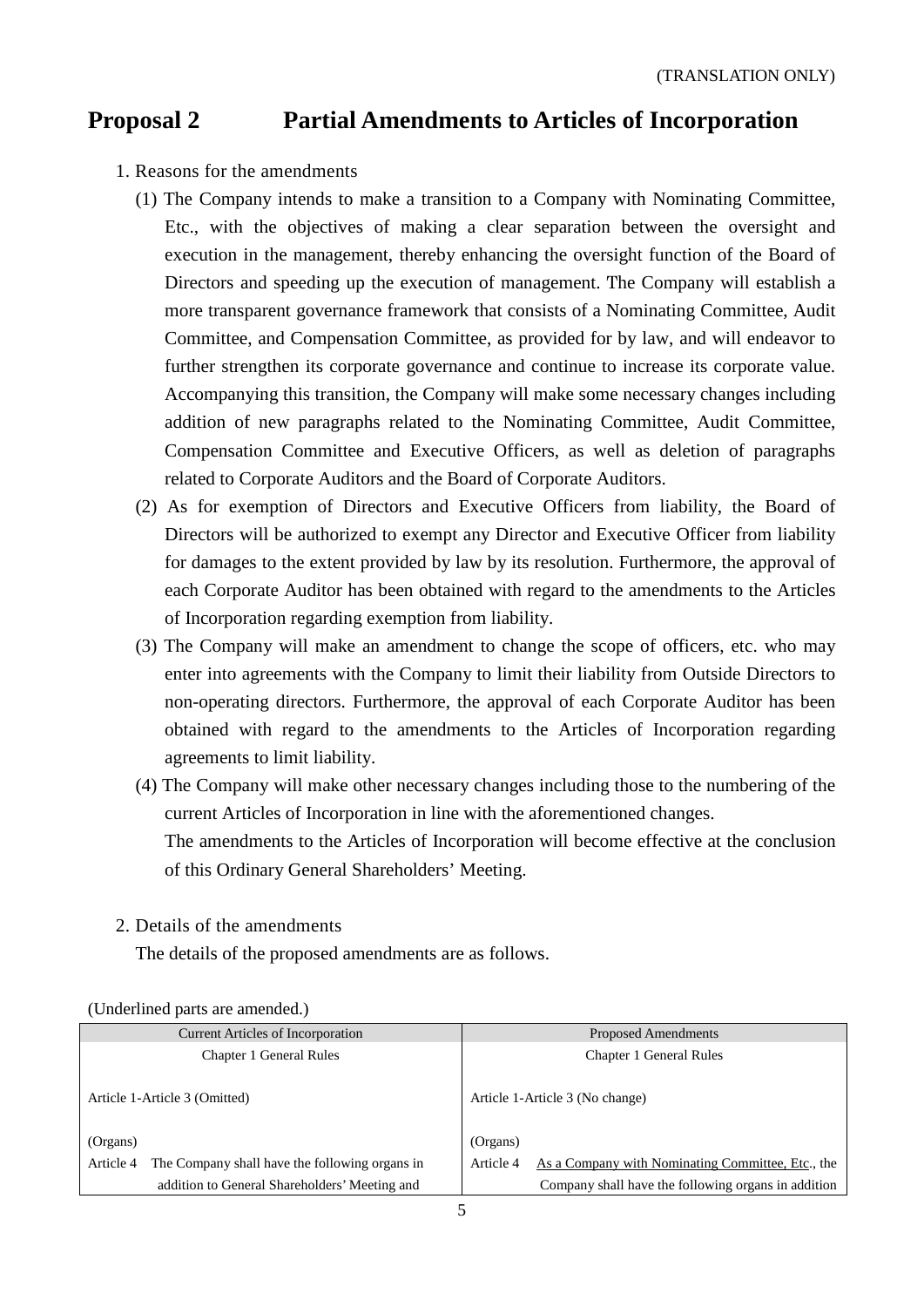| <b>Current Articles of Incorporation</b>              | <b>Proposed Amendments</b>                                     |  |  |
|-------------------------------------------------------|----------------------------------------------------------------|--|--|
| Directors:                                            | to General Shareholders' Meeting and Directors:                |  |  |
| (1) Board of Directors;                               | (1) Board of Directors;                                        |  |  |
| Corporate Auditors;<br>(2)                            | (2) Nominating Committee, Audit Committee and                  |  |  |
| Board of Corporate Auditors; and<br>(3)               | Compensation Committee;                                        |  |  |
| Independent Accounting Auditor.<br>(4)                | (3) Executive Officers; and                                    |  |  |
|                                                       | (4) Independent Accounting Auditor.                            |  |  |
| Article 5<br>(Omitted)                                | (No change)<br>Article 5                                       |  |  |
| Chapter 2 Shares                                      | Chapter 2 Shares                                               |  |  |
| Article 6-Article 10 (Omitted)                        | Article 6-Article 10 (No change)                               |  |  |
| (Administrator of Register of Shareholders)           | (Administrator of Register of Shareholders)                    |  |  |
| Article 11<br>(Omitted)                               | Article 11<br>(No change)                                      |  |  |
| 2. The administrator of register of shareholders and  | 2. The administrator of register of shareholders and           |  |  |
| its business office shall be determined by            | its business office shall be determined by                     |  |  |
|                                                       |                                                                |  |  |
| resolutions of the Board of Directors and shall       | President, Executive Officer and shall be                      |  |  |
| be announced by public notice.                        | announced by public notice.                                    |  |  |
| 3. (Omitted)                                          | 3. (No change)                                                 |  |  |
| Chapter 3 General Shareholders' Meeting               | Chapter 3 General Shareholders' Meeting                        |  |  |
| Article 12-Article 13 (Omitted)                       | Article 12-Article 13 (No change)                              |  |  |
| (Convocation of Meetings and Chairman)                | (Convocation of Meetings and Chairman)                         |  |  |
| Article 14 1. The President shall convene the General | Article 14 1. The Director predetermined by resolutions of the |  |  |
| Shareholders' Meeting and act as the chairman         | Board of Directors shall convene the General                   |  |  |
| thereof.                                              | Shareholders' Meeting. In the event of accidental              |  |  |
| (Added)                                               | incapacitation of the Director, one of the other               |  |  |
|                                                       | Directors shall convene in the order of precedence             |  |  |
|                                                       | predetermined by the Board of Directors.                       |  |  |
| 2. In the event of accidental incapacitation of the   | 2. The Director or Executive Officer predetermined             |  |  |
|                                                       |                                                                |  |  |
| President, one of the other Directors shall act as    | by resolutions of the Board of Directors shall act             |  |  |
| chairman in the order of precedence                   | as the chairman of the General Shareholders'                   |  |  |
| predetermined by the Board of Directors.              | Meeting. In the event of accidental incapacitation             |  |  |
|                                                       | of the Director or Executive Officer, one of the               |  |  |
|                                                       | other Directors or Executive Officers shall act as             |  |  |
|                                                       | chairman in the order of precedence predetermined              |  |  |
|                                                       | by the Board of Directors.                                     |  |  |
| Article 15-Article 18 (Omitted)                       | Article 15-Article 18 (No change)                              |  |  |
| Chapter 4 Directors and Board of Directors            | Chapter 4 Directors and Board of Directors                     |  |  |
| Article 19<br>(Omitted)                               | (No change)<br>Article 19                                      |  |  |
|                                                       |                                                                |  |  |
|                                                       |                                                                |  |  |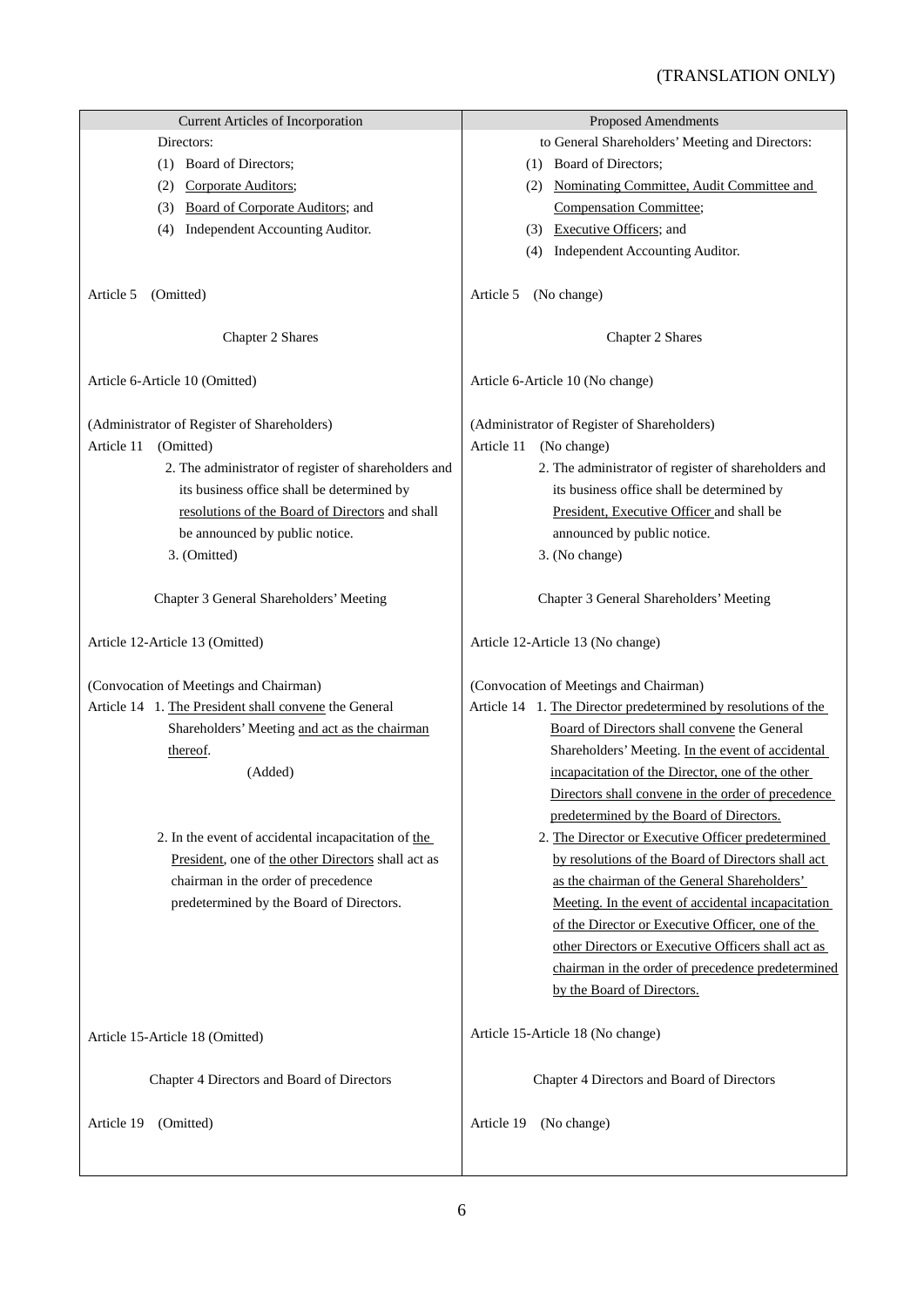|                     | <b>Current Articles of Incorporation</b>                      | <b>Proposed Amendments</b> |                                                                  |  |
|---------------------|---------------------------------------------------------------|----------------------------|------------------------------------------------------------------|--|
|                     | (Representative Directors and Senior Directors)               | (Chairman and Director)    |                                                                  |  |
| Article 20          | 1. The Board of Directors shall elect the                     | Article 20                 | The Board of Directors may appoint one (1)                       |  |
|                     | Representative Directors by its resolution.                   |                            | Chairman and Director by its resolution.                         |  |
|                     | 2. The Board of Directors may appoint one $(1)$               |                            | (Paragraph 2 deleted)                                            |  |
|                     | Chairman of the Board, one (1) President, several             |                            |                                                                  |  |
|                     | Vice Presidents, Senior Managing Directors and                |                            |                                                                  |  |
|                     | Managing Directors by its resolution.                         |                            |                                                                  |  |
|                     |                                                               |                            |                                                                  |  |
| Article 21          | (Omitted)                                                     | Article 21                 | (No change)                                                      |  |
| (Remuneration etc.) |                                                               |                            | (Deleted)                                                        |  |
| Article 22          | The amount of Remuneration, bonuses and any                   |                            |                                                                  |  |
|                     | other proprietary benefits to be granted to Directors         |                            |                                                                  |  |
|                     | by the Company in consideration of their                      |                            |                                                                  |  |
|                     | performance of duty (hereinafter, remuneration etc.)          |                            |                                                                  |  |
|                     | shall be determined by resolutions of the General             |                            |                                                                  |  |
|                     | Shareholders' Meeting.                                        |                            |                                                                  |  |
|                     |                                                               |                            |                                                                  |  |
|                     | (Person to Convene Meetings of the Board of Directors and     |                            | (Person to Convene Meetings of the Board of Directors and        |  |
| Chairman)           |                                                               | Chairman)                  |                                                                  |  |
|                     | Article 23 1. The Company president shall convene the         | Article 22                 | 1. The Director predetermined by resolutions of the              |  |
|                     | meetings of the Board Directors and serve as the              |                            | Board of Directors shall convene the meetings of                 |  |
|                     | chairman, except as otherwise provided by law.                |                            | the Board Directors and serve as the chairman,                   |  |
|                     |                                                               |                            | except as otherwise provided by law.                             |  |
|                     | 2. In the event of accidental incapacitation of the           |                            | 2. In the event of accidental incapacitation of the              |  |
|                     | President, one of the other Directors shall act as            |                            | Director provided in the preceding paragraph, one                |  |
|                     | chairman<br>the<br>order<br>precedence<br>in<br>of            |                            | of the other Directors shall act as chairman in the              |  |
|                     | predetermined by the Board of Directors.                      |                            | order of precedence predetermined by the Board of                |  |
|                     |                                                               |                            | Directors.                                                       |  |
|                     |                                                               |                            |                                                                  |  |
|                     | (Notice of Convocation of the Board of Directors)             |                            | (Notice of Convocation of the Board of Directors)                |  |
|                     | Article 24 1. Notice of convocation of a meeting of the Board |                            | Article 23 1. Notice of convocation of a meeting of the Board of |  |
|                     | of Directors, except for the case where the Board             |                            | Directors, except for the case where the Board of                |  |
|                     | of Directors determines the date in advance, shall            |                            | Directors determines the date in advance, shall be               |  |
|                     | be sent to each Director and Corporate Auditor at             |                            | sent to each Director at least three (3) days prior to           |  |
|                     | least three (3) days prior to the meeting date;               |                            | the meeting date; provided, however, that in the                 |  |
|                     | provided, however, that in the event of urgency,              |                            | event of urgency, such period may be shortened.                  |  |
|                     | such period may be shortened.                                 |                            |                                                                  |  |
|                     | 2. When the consent of all Directors and Corporate            |                            | 2. When the consent of all Directors is obtained in              |  |
|                     | Auditors is obtained in advance, a meeting of the             |                            | advance, a meeting of the Board of Directors may                 |  |
|                     | Board of Directors may be held without following              |                            | be held without following the procedures for                     |  |
|                     | the procedures for convening a meeting.                       |                            | convening a meeting.                                             |  |
|                     |                                                               |                            |                                                                  |  |
| Article 25          | (Omitted)                                                     | Article 24                 | (No change)                                                      |  |
|                     | (Minutes of the Board of Directors)                           |                            | (Minutes of the Board of Directors)                              |  |
| Article 26          | The outline of the proceedings at a meeting of the            | Article 25                 | The outline of the proceedings at a meeting of the               |  |
|                     | Board of Directors and the results thereof, as well as        |                            | Board of Directors and the results thereof, as well as           |  |
|                     | other matters provided by law, shall be entered or            |                            | other matters provided by law, shall be entered or               |  |
|                     |                                                               |                            |                                                                  |  |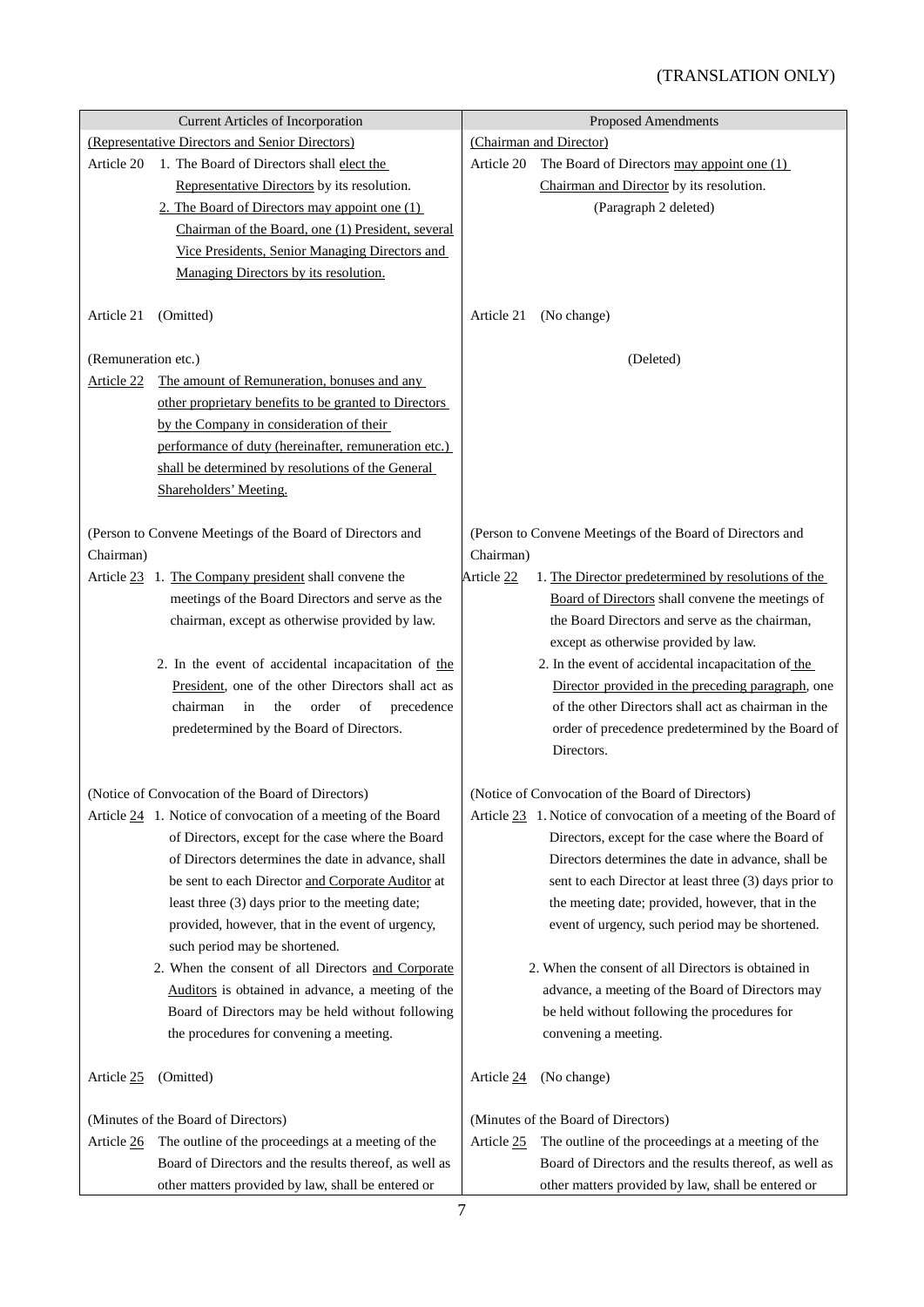|                  | <b>Current Articles of Incorporation</b>                      | <b>Proposed Amendments</b>                                                |
|------------------|---------------------------------------------------------------|---------------------------------------------------------------------------|
|                  | recorded in the minutes, and the Directors and                | recorded in the minutes, and the Directors present                        |
|                  | Corporate Auditors present shall inscribe their               | shall inscribe their names and affix their seals                          |
|                  | names and affix their seals thereon or put their              | thereon or put their electronic signatures thereon.                       |
|                  | electronic signatures thereon.                                |                                                                           |
|                  |                                                               |                                                                           |
|                  | (Agreement on Limitation of Liabilities of Outside Directors) | (Exemption of Liability of Directors)                                     |
| Article 27       | (Paragraph 1 added)                                           | Article $26 \quad 1$ . In accordance with Article 426, Paragraph 1 of the |
|                  |                                                               | Corporate Law, the Company may, by resolutions                            |
|                  |                                                               | of the Board of Directors, exempt Directors                               |
|                  |                                                               | (including former Directors) from liability for                           |
|                  |                                                               | damages under Article 423, Paragraph 1 of the                             |
|                  |                                                               | same law to the extent provided by law.                                   |
|                  | In accordance with Article 427, Paragraph 1 of the            | 2. In accordance with Article 427, Paragraph 1 of the                     |
|                  | Corporate Law, the Company may enter into                     | Corporate Law, the Company may enter into                                 |
|                  | agreements with Outside Directors to limit their              | agreements with non-operating directors to limit                          |
|                  | liability for damages caused by negligence in                 | their liability for damages caused by negligence in                       |
|                  | executing their duties. However, the liabilities for          | executing their duties. However, the liability for                        |
|                  | damages under this agreement will be limited to the           | damages under this agreement will be limited to                           |
|                  | amount stipulated by law.                                     | the amount stipulated by law.                                             |
| Article 28       | (Omitted)                                                     | Article 27<br>(No change)                                                 |
|                  | Chapter 5 Corporate Auditors and the Board of Corporate       | (Deleted)                                                                 |
| <b>Auditors</b>  |                                                               |                                                                           |
|                  |                                                               |                                                                           |
|                  | (Number of Corporate Auditors and Method of Their Election)   | (Deleted)                                                                 |
|                  | Article 29 1. The number of Corporate Auditors shall not      |                                                                           |
|                  | exceed five (5). All Corporate Auditors shall be              |                                                                           |
|                  | elected at the General Shareholder's Meeting.                 |                                                                           |
|                  | 2. Resolutions for the elections of Corporate                 |                                                                           |
|                  | Auditors shall be adopted by a majority vote of               |                                                                           |
|                  | the shareholders with voting rights, provided                 |                                                                           |
|                  | that one-third $(1/3)$ or more of the total                   |                                                                           |
|                  | shareholders with voting rights are in                        |                                                                           |
|                  | attendance.                                                   |                                                                           |
|                  | (Standing Corporate Auditors)                                 | (Deleted)                                                                 |
| Article 30       | The Board of Corporate Auditors shall elect one or            |                                                                           |
|                  | more standing Corporate Auditors by its resolution.           |                                                                           |
|                  |                                                               |                                                                           |
| (Term of Office) |                                                               | (Deleted)                                                                 |
| Article 31       | The term of office of Corporate Auditors shall                |                                                                           |
|                  | expire upon conclusion of the Ordinary General                |                                                                           |
|                  | Shareholders' Meeting held in the last business year          |                                                                           |
|                  | ending within four $(4)$ years from his/her election to       |                                                                           |
|                  | office.                                                       |                                                                           |
|                  |                                                               |                                                                           |
|                  |                                                               |                                                                           |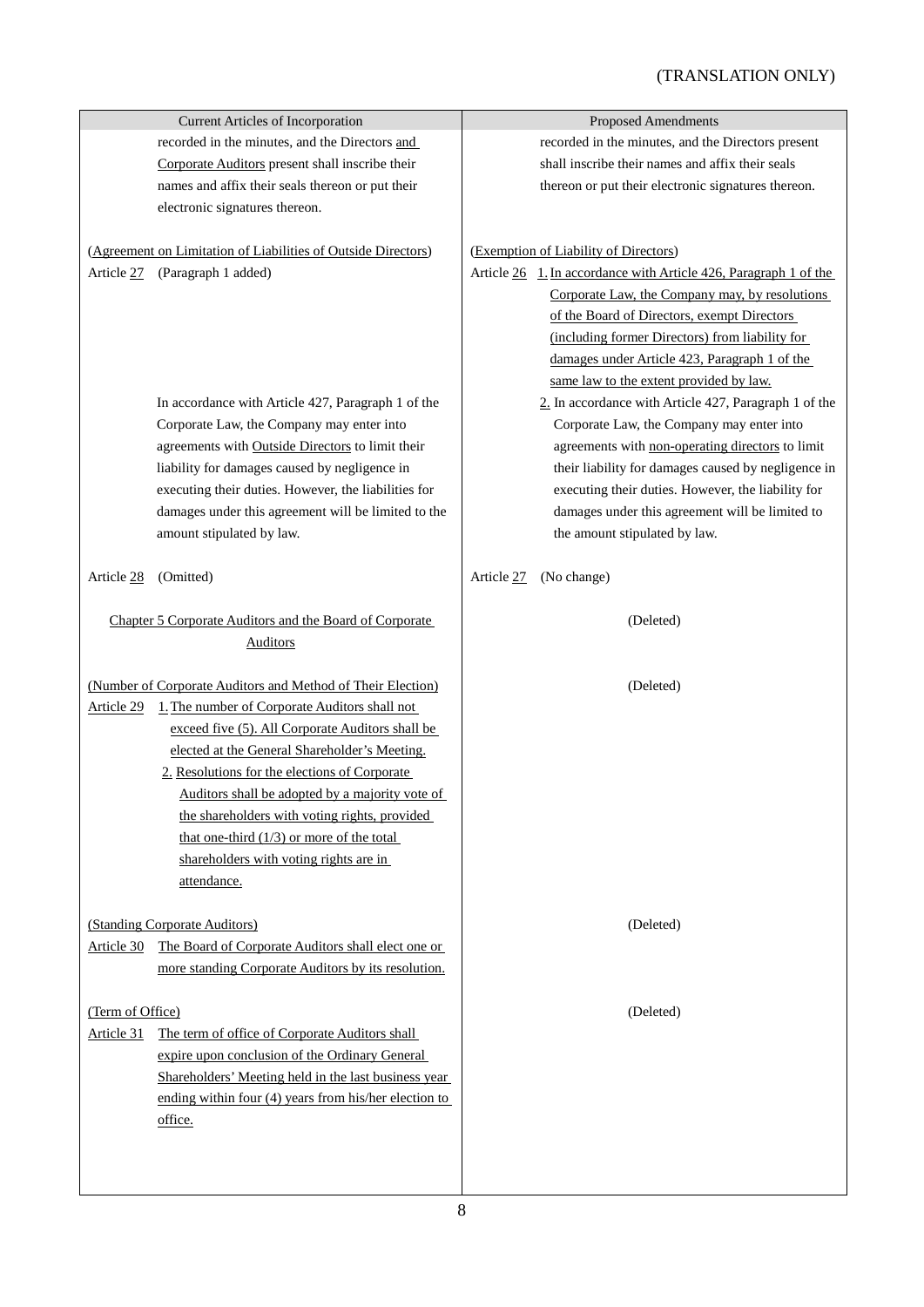## (TRANSLATION ONLY)

|                     | <b>Current Articles of Incorporation</b>                        | <b>Proposed Amendments</b>                                   |  |
|---------------------|-----------------------------------------------------------------|--------------------------------------------------------------|--|
| (Remuneration etc.) |                                                                 | (Deleted)                                                    |  |
| Article 32          | The amount of remuneration etc. to be granted to                |                                                              |  |
|                     | Corporate Auditors shall be determined by                       |                                                              |  |
|                     | resolution of the General Shareholders' Meeting.                |                                                              |  |
|                     |                                                                 |                                                              |  |
|                     | (Notice of Convocation of the Board of Corporate Auditors)      | (Deleted)                                                    |  |
| Article 33          | 1. Notice of convocation of a meeting of the Board              |                                                              |  |
|                     | of Corporate Auditors, except for the case where                |                                                              |  |
|                     | the Board of Directors determines the date in                   |                                                              |  |
|                     | advance, shall be sent to each Corporate Auditor                |                                                              |  |
|                     | at least three (3) days prior to the meeting date;              |                                                              |  |
|                     | provided, however, that in the event of urgency,                |                                                              |  |
|                     | such period may be shortened.                                   |                                                              |  |
|                     | 2. When the consent of all Corporate Auditors is                |                                                              |  |
|                     | obtained in advance, a meeting of the Board of                  |                                                              |  |
|                     | Corporate Auditors may be held without                          |                                                              |  |
|                     | following the procedures for convening a                        |                                                              |  |
|                     | meeting.                                                        |                                                              |  |
|                     |                                                                 |                                                              |  |
|                     | (Method of Adopting Resolutions of the Board of Corporate       | (Deleted)                                                    |  |
| <b>Auditors</b> )   |                                                                 |                                                              |  |
| Article 34          | Except as otherwise provided by law, resolutions of             |                                                              |  |
|                     | the Board of Corporate Auditors shall be adopted by             |                                                              |  |
|                     | a majority of the Corporate Auditors.                           |                                                              |  |
|                     |                                                                 |                                                              |  |
|                     | (Minutes of the Board of Corporate Auditors)                    | (Deleted)                                                    |  |
| Article 35          | The outline of proceedings at a meeting of the Board            |                                                              |  |
|                     | of Corporate Auditors and results thereof, as well as           |                                                              |  |
|                     | other matters provided by law, shall be entered or              |                                                              |  |
|                     | recorded in the minutes, and the Corporate Auditors             |                                                              |  |
|                     | present shall inscribe their names and affix their              |                                                              |  |
|                     | seals thereon or put their electronic signatures                |                                                              |  |
|                     | thereon.                                                        |                                                              |  |
|                     |                                                                 |                                                              |  |
|                     | (Agreement on Limitation for the Liability of Outside Corporate | (Deleted)                                                    |  |
| Auditors)           |                                                                 |                                                              |  |
| Article 36          | In accordance with Article 427, Paragraph 1 of the              |                                                              |  |
|                     | Corporate Law, the Company may enter into                       |                                                              |  |
|                     | agreements with Outside Corporate Auditors to limit             |                                                              |  |
|                     | their liability for damages caused by negligence in             |                                                              |  |
|                     | executing.                                                      |                                                              |  |
|                     | (Added)                                                         | Chapter 5 Nominating Committee, Audit Committee and          |  |
|                     |                                                                 | <b>Compensation Committee</b>                                |  |
|                     |                                                                 |                                                              |  |
|                     | (Added)                                                         | (Appointment of Committee Members)                           |  |
|                     |                                                                 | All members of the Nominating Committee, Audit<br>Article 28 |  |
|                     |                                                                 | Committee and Compensation Committee shall be                |  |
|                     |                                                                 | appointed from Directors by resolutions of the Board         |  |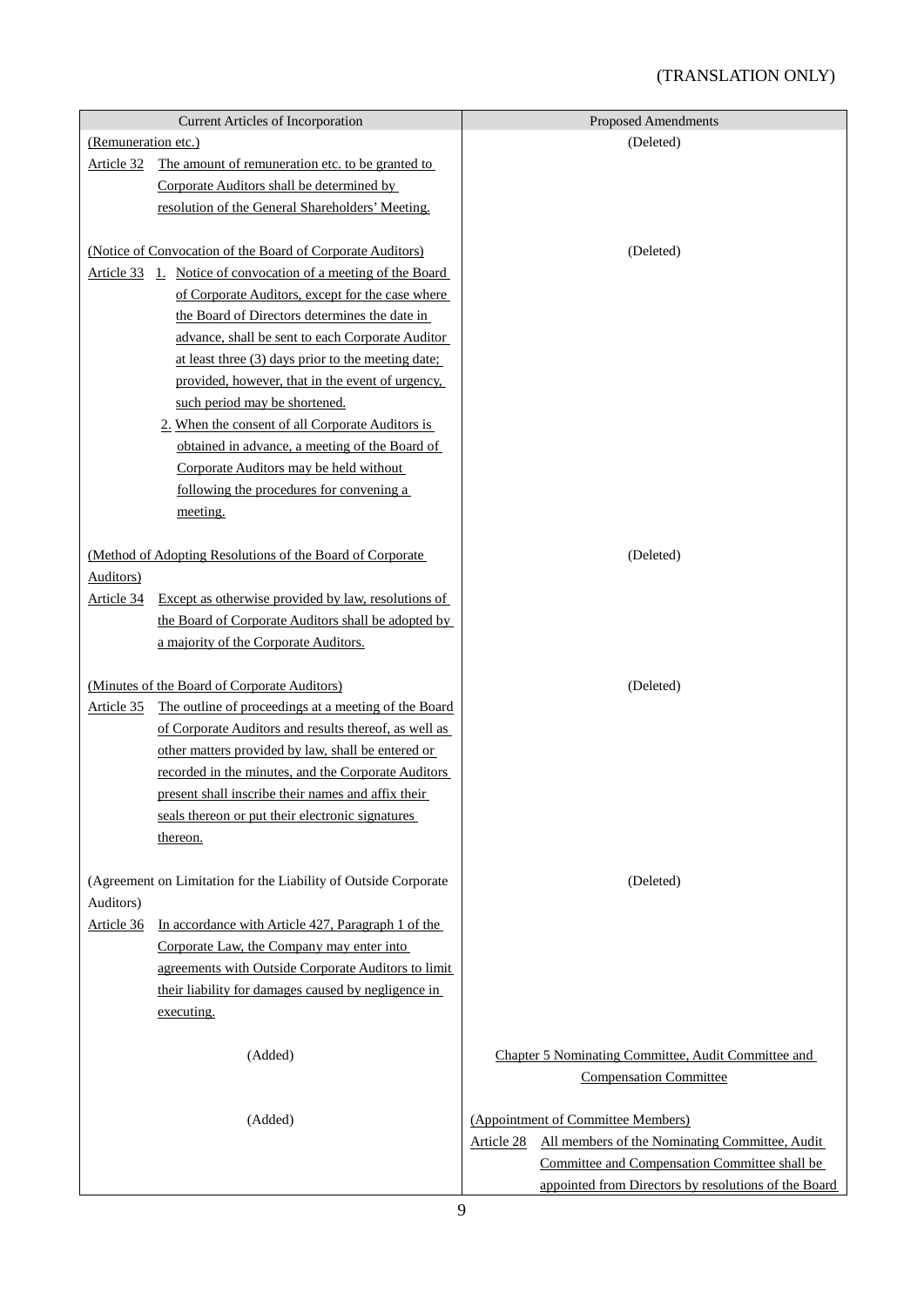| <b>Current Articles of Incorporation</b> | <b>Proposed Amendments</b>                                          |
|------------------------------------------|---------------------------------------------------------------------|
|                                          | of Directors.                                                       |
|                                          |                                                                     |
| (Added)                                  | <b>Chapter 6 Executive Officers</b>                                 |
|                                          |                                                                     |
| (Added)                                  | (Election of Executive Officers)                                    |
|                                          | Article 29 All Executive Officers of the Company shall be           |
|                                          | elected by resolutions of the Board of Directors.                   |
|                                          |                                                                     |
| (Added)                                  | (Term of Office)                                                    |
|                                          | The term of office of Executive Officers shall expire<br>Article 30 |
|                                          | upon conclusion of the first meeting of the Board of                |
|                                          | Directors held after the Ordinary General                           |
|                                          | Shareholders' Meeting for the last business year                    |
|                                          | ending within one (1) year from his/her election to                 |
|                                          | office.                                                             |
|                                          |                                                                     |
| (Added)                                  | (Representative Executive Officers and Senior Executive             |
|                                          | Officers)                                                           |
|                                          | Article 31 1. The Board of Directors shall appoint the              |
|                                          | Representative Executive Officers by its                            |
|                                          | resolution.<br>In addition to Representative Executive Officers     |
|                                          | 2.<br>provided in the preceding paragraph, one (1)                  |
|                                          | President, Executive Officer may be appointed                       |
|                                          | by resolutions of the Board of Directors. Several                   |
|                                          | Senior Executive Officers may also be                               |
|                                          | appointed.                                                          |
|                                          |                                                                     |
| (Added)                                  | (Exemption of Liability of Executive Officers)                      |
|                                          | Article 32 In accordance with Article 426, Paragraph 1 of the       |
|                                          | Corporate Law, the Company may, by resolutions of                   |
|                                          | the Board of Directors, exempt Executive Officers                   |
|                                          | (including former Executive Officers) from liability                |
|                                          | for damages under Article 423, Paragraph 1 of the                   |
|                                          | same law to the extent provided by law.                             |
|                                          |                                                                     |
| Chapter 6 Independent Accounting Auditor | Chapter 7 Independent Accounting Auditor                            |
|                                          |                                                                     |
| Article 37-Article 38 (Omitted)          | Article 33-Article 34 (No change)                                   |
|                                          |                                                                     |
| Chapter 7 Accounting                     | Chapter 8 Accounting                                                |
| Article 39-Article 42 (Omitted)          | Article 35-Article 38 (No change)                                   |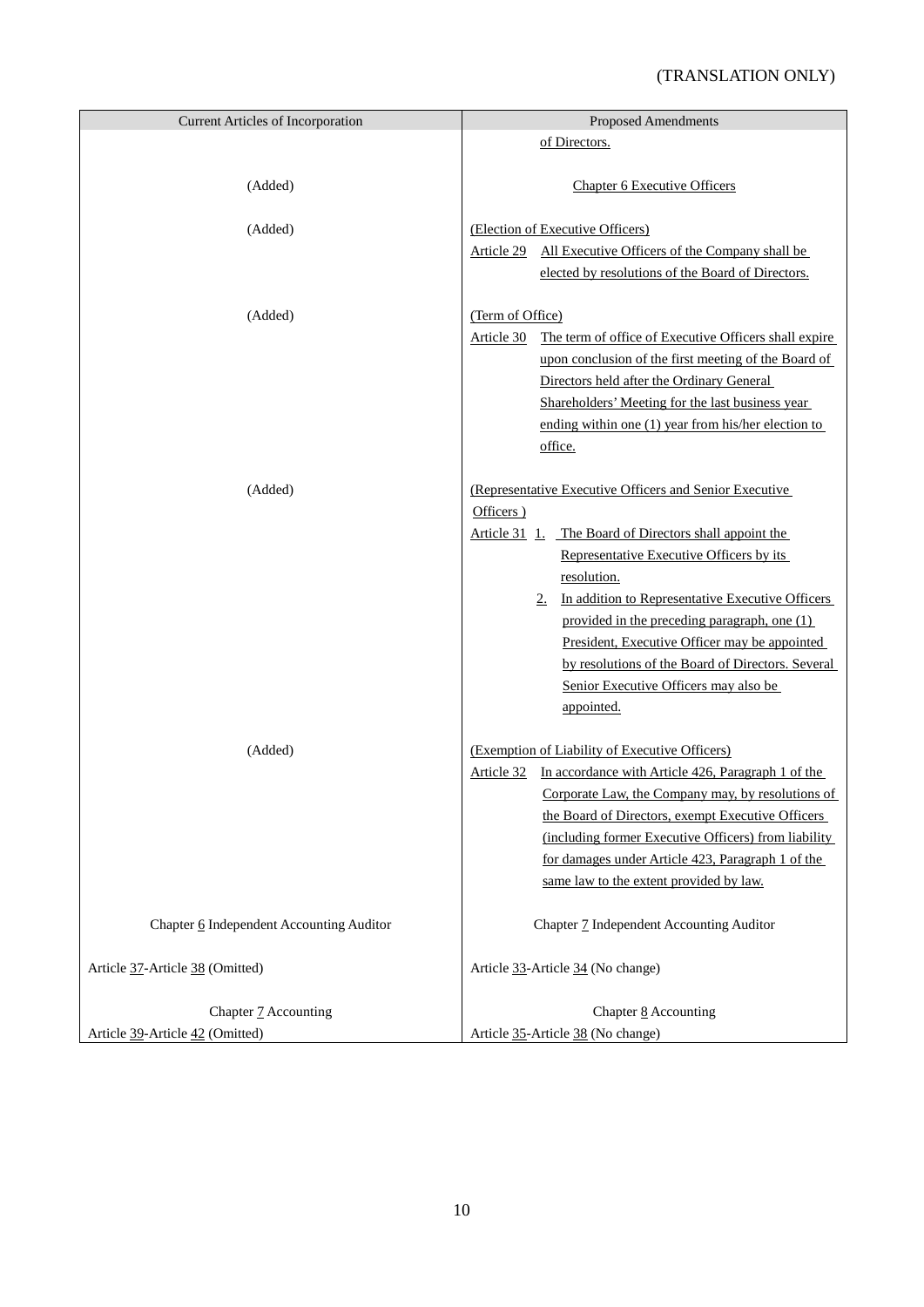### (Reference)

## **Objectives of the transition to a Company with Nominating Committee, Etc.**

1. Background to the transition

The Company has consistently striven to strengthen corporate governance, including the introduction of an Executive Officer System in 2001, the appointment of an Outside Director and the voluntary establishment of Nominating and Compensation Committees in 2003, reductions to the number of Internal Directors and the appointment of multiple Outside Directors in 2010, and the formulation of Corporate Governance Policies in 2015. The Board of Directors, a body responsible for overseeing management and making important decisions, presently comprises three Internal Directors and three Outside Directors, and for the execution of management there is a structure comprising one President and Representative Director, and 16 Executive Managers, which is legally a voluntary body.

### 2. Objectives of the transition

The Company will make a transition to a Company with Nominating Committee, Etc., with the objectives of making a clear separation between the oversight and execution in the management, thereby enhancing the oversight function of the Board of Directors and speeding up the execution of management.

The specific details are as follows.

### Enhancing the oversight function

In addition to making two thirds (six Directors of nine) of the composition of the Board of Directors Outside Directors with various types of experience and expertise, such as managers from other industries, the Company will also establish a Nominating Committee, Audit Committee, and Compensation Committee, as provided for by law, and with Outside Directors accounting for a majority of members, thus demonstrating a highly transparent and objective oversight function.

Furthermore, the Audit Committee, a body that replaces the Board of Corporate Auditors, will coordinate with the Internal Auditing Division as it conducts audits of appropriateness, in addition to audits of legality, as before, thus enhancing the oversight function through auditing.

### Speeding up the execution of management

The Company will newly establish Executive Officers, which are a formal body under the Corporate Law with direct responsibility to shareholders, and implement a structure with seven Executive Officers. At the same time, significant authority will be transferred from the Board of Directors to the Executive Officers, and Executive Officers will be responsible for the function of important decision-making relating to the execution of management, thus speeding up the execution of management.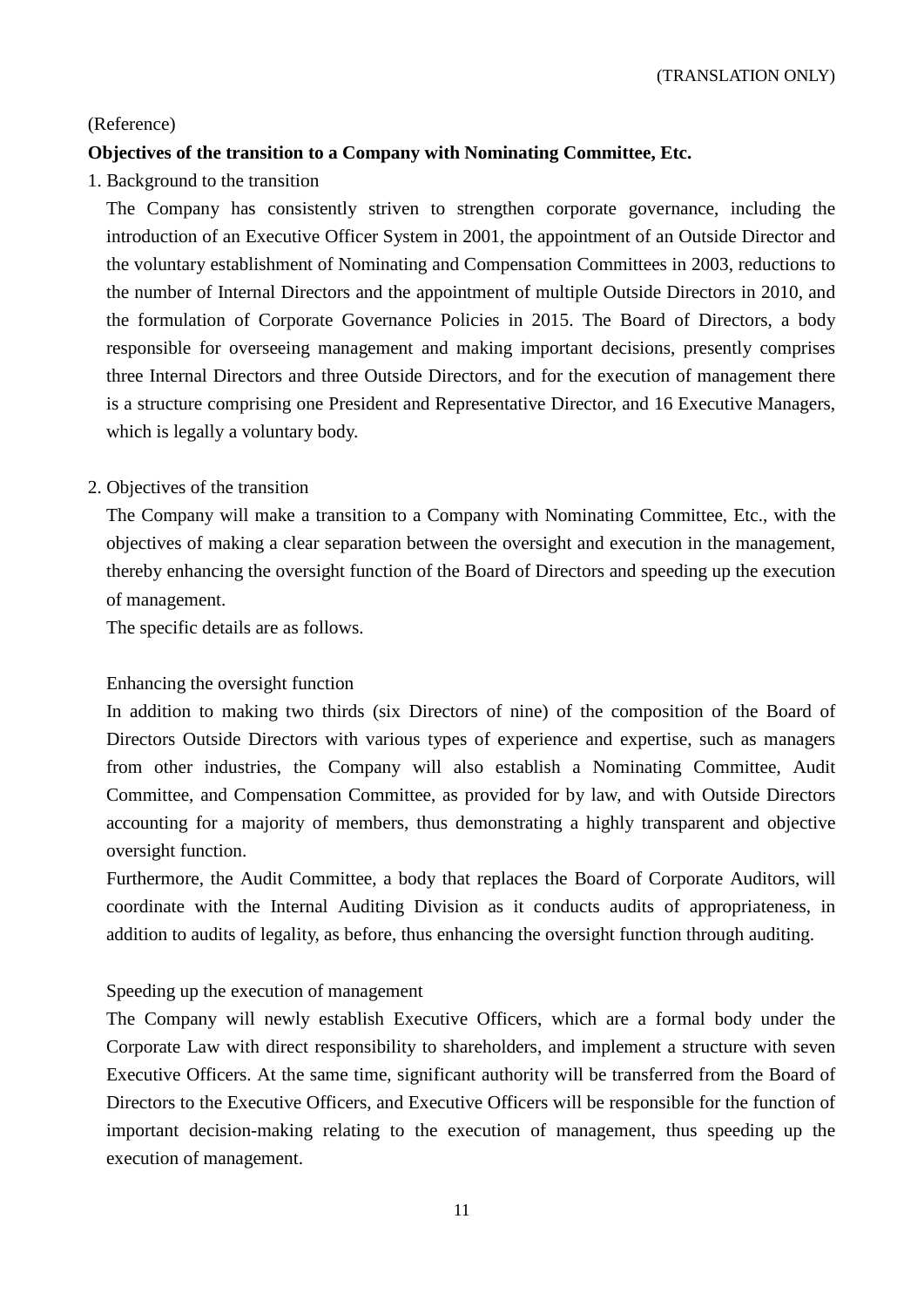By enhancing the oversight function and speeding up the execution of management in this way, the Company will endeavor to further strengthen its corporate governance, and continue to increase its corporate value.

Furthermore, the Company's Corporate Governance Policies are available on the Company's website.

https://www.yamaha.com/en/ir/governance/

The Company plans to promptly amend these policies after the transition to a Company with Nominating Committee, Etc.



indicates internal persons; indicates external persons. The Independent Accounting Auditor is omitted here.

Main roles of the Board of Directors, each committee, Executive Officers, and Operating Officers Board of Directors Determination of important matters, such as basic management policies, supervision of the duties of Executive Officers and Directors, appointment and dismissal of members of the Nominating, Audit, and Compensation Committees, Executive Officers, and Operating Officers, etc.

Nominating Committee Determination of the content of proposals for the election of Directors submitted at General Shareholders' Meetings, determination of the content of proposals relating to the appointment and dismissal of members of each committee, Executive Officers, and Operating Officers submitted to the Board of Directors, etc.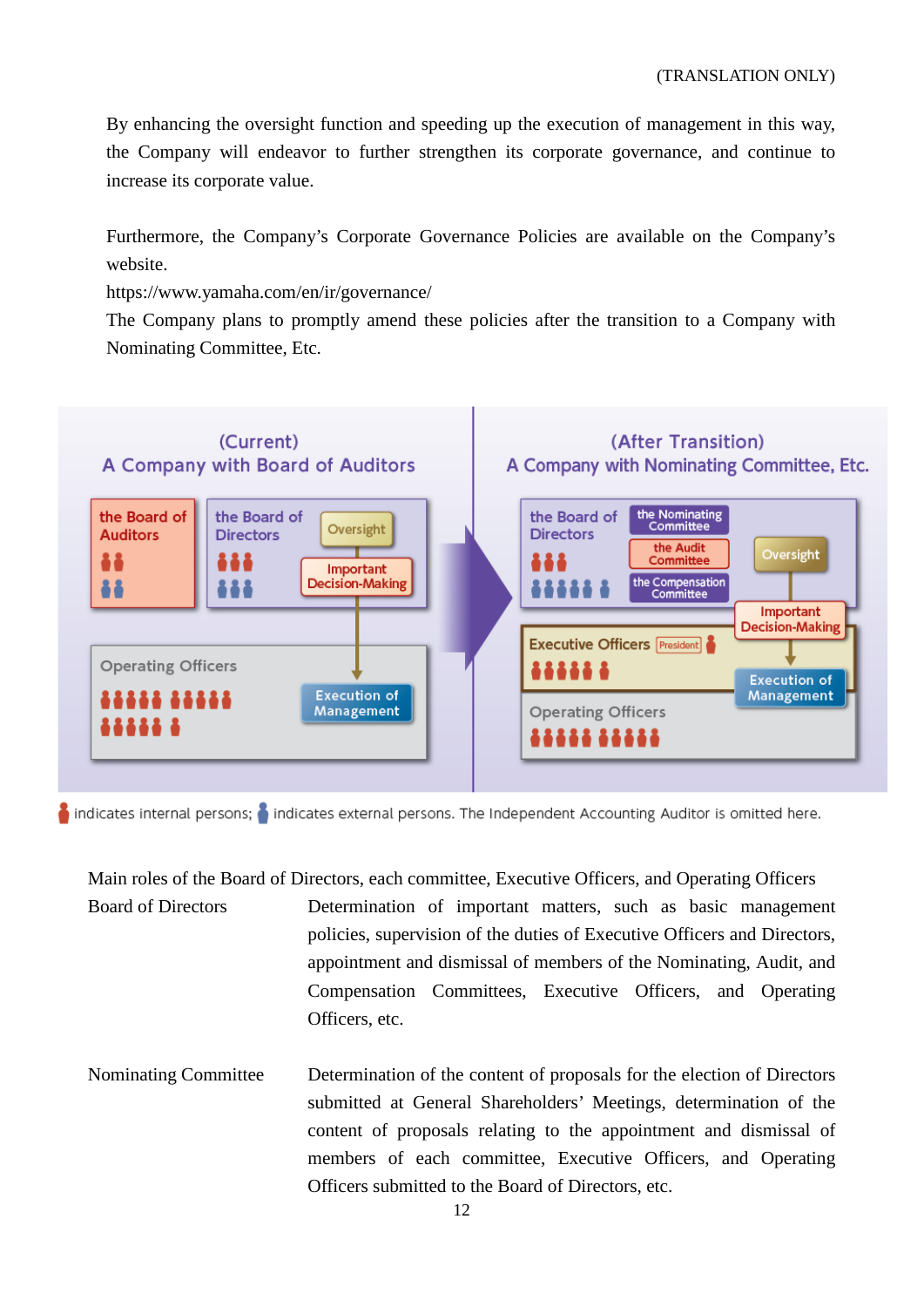Audit Committee Auditing of the execution of duties by Executive Officers and **Directors** Determination of the content of proposals relating to the appointment, dismissal, or non-reappointment of the Independent Accounting Auditor submitted at General Shareholders' Meetings, etc.

- Compensation Committee Determination of policies relating to the determination of compensation for Directors, Executive Officers, and Operating Officers, and the details of compensation for each individual, etc.
- Executive Officers Decisions regarding important business execution entrusted by the Board of Directors, and the execution of business under the oversight of the Board of Directors, etc.
- Operating Officers Execution of business in areas under control, under the oversight of Executive Officers, based on decisions regarding important matters made by the Board of Directors or Executive Officers, etc.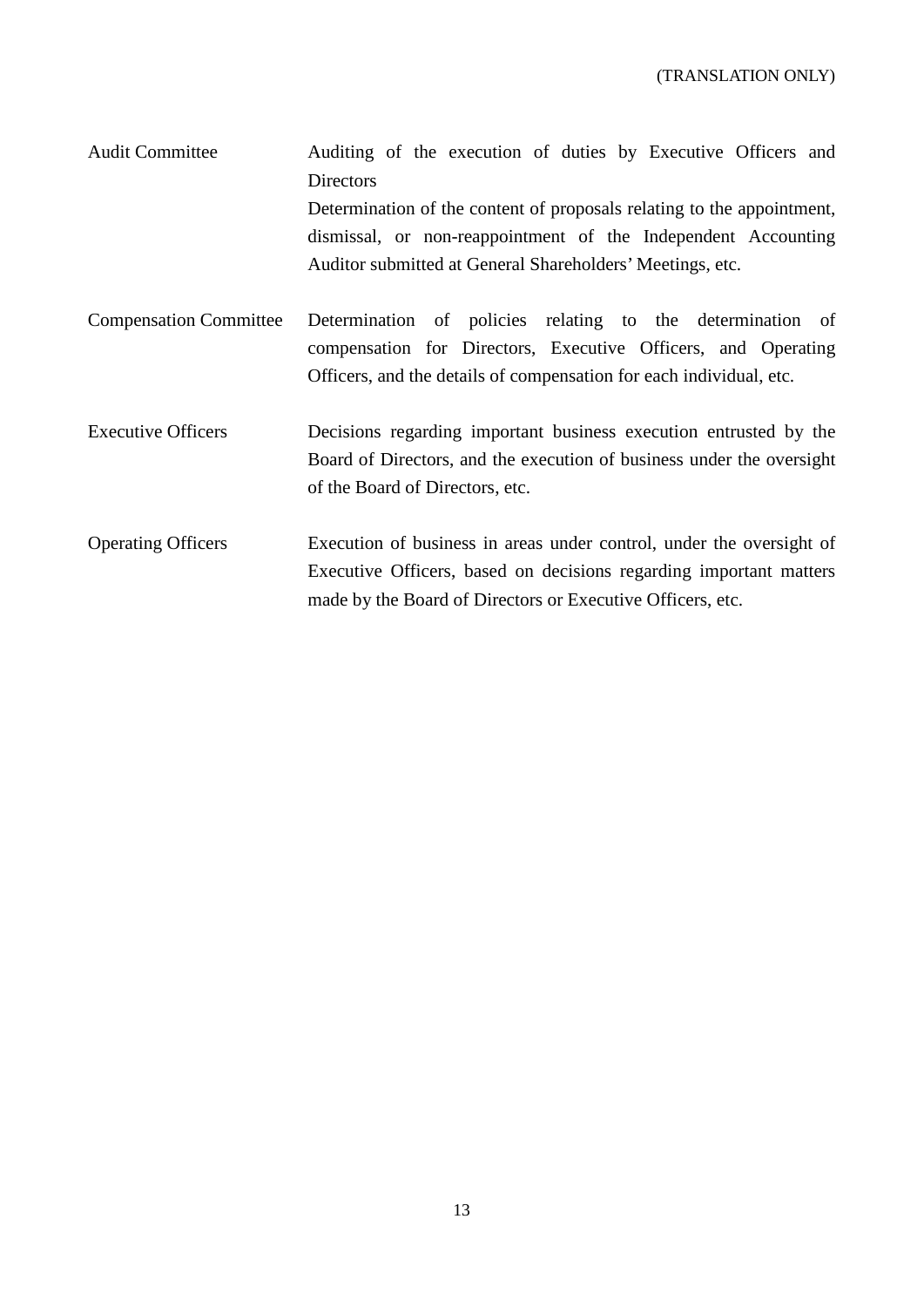## **Proposal 3 Election of Nine Directors**

Subject to the approval of Proposal 2, "Partial Amendments to Articles of Incorporation," the Company will transition from a Company with a Board of Corporate Auditors to a Company with Nominating Committee, Etc. at the conclusion of this meeting. In line with this change, the terms of office of all six Directors and four Corporate Auditors will expire. Accordingly, we shall propose the election of nine Directors, subject to condition that Proposal 2 is approved and takes effect.

The table below lists the nominees for those positions.

List of candidates

| No.            |                  | Name                                       | Current position and charge         |  |
|----------------|------------------|--------------------------------------------|-------------------------------------|--|
|                |                  |                                            | President and Representative        |  |
| $\mathbf{1}$   |                  |                                            | Director                            |  |
|                | Takuya Nakata    | Candidate for Reappointment                | <b>Executive General Manager of</b> |  |
|                |                  |                                            | Musical Instruments & Audio         |  |
|                |                  |                                            | <b>Products Business Unit</b>       |  |
|                |                  |                                            | Director and Senior Executive       |  |
|                |                  |                                            | Manager                             |  |
| $\overline{2}$ | Satoshi Yamahata | Candidate for Reappointment                | <b>Executive General Manager of</b> |  |
|                |                  |                                            | <b>Operations Unit</b>              |  |
|                |                  |                                            | <b>Executive General Manager of</b> |  |
|                |                  |                                            | Corporate Management Unit           |  |
| 3              | Masahito Hosoi   | New Candidate                              | <b>Standing Corporate Auditor</b>   |  |
| $\overline{4}$ | Hiroyuki Yanagi  | Candidate for Reappointment                | <b>Outside Director</b>             |  |
|                |                  | <b>Candidate for Outside Director</b>      |                                     |  |
|                | Shigeru Nosaka   | Candidate for Reappointment                |                                     |  |
| 5              |                  | Candidate for Outside Director             | <b>Outside Director</b>             |  |
|                |                  | Candidate for Independent Outside Director |                                     |  |
|                | Masatoshi Ito    | Candidate for Reappointment                |                                     |  |
| 6              |                  | Candidate for Outside Director             | <b>Outside Director</b>             |  |
|                |                  | Candidate for Independent Outside Director |                                     |  |
|                |                  | <b>New Candidate</b>                       |                                     |  |
| 7              | Junya Hakoda     | <b>Candidate for Outside Director</b>      | <b>Outside Director</b>             |  |
|                |                  | Candidate for Independent Outside Director |                                     |  |
|                | Yoshimi Nakajima | New Candidate                              |                                     |  |
| 8              | (Ms.)            | <b>Candidate for Outside Director</b>      |                                     |  |
|                |                  | Candidate for Independent Outside Director |                                     |  |
|                |                  | <b>New Candidate</b>                       |                                     |  |
| 9              | Taku Fukui       | <b>Candidate for Outside Director</b>      |                                     |  |
|                |                  | Candidate for Independent Outside Director |                                     |  |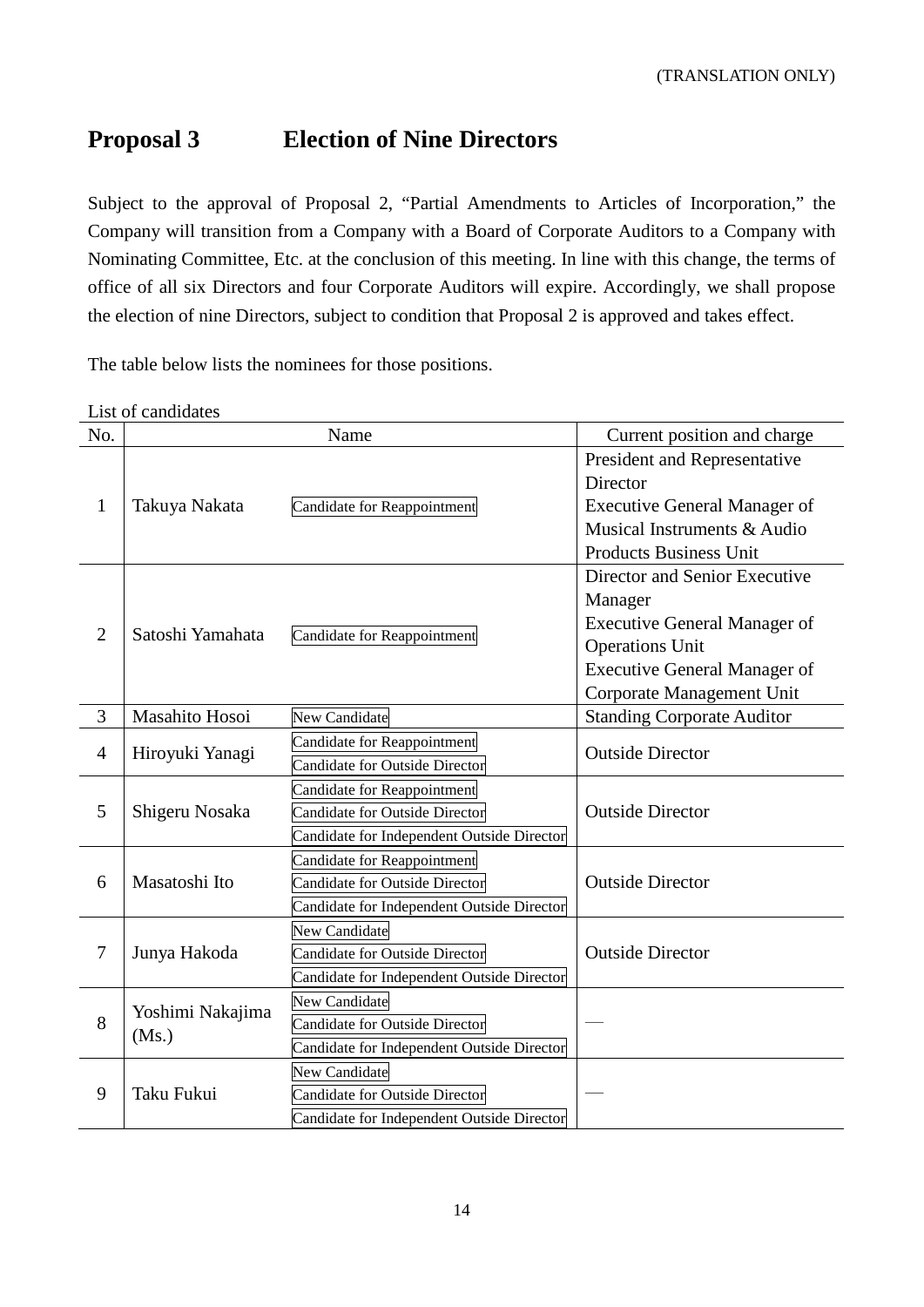| Name<br>(Date of Birth)                                           | Brief personal history; position; charge; and important<br>concurrent duties                                                                                                                                                                                                                                                                                                                                                                                                                                                                                                                                          |              |                                                                                                                                                                                                                                                                                                                                 | No. of the<br>Company shares<br>held                                                                                                                                                                                                                                                                                                                                                                                                                                                      |
|-------------------------------------------------------------------|-----------------------------------------------------------------------------------------------------------------------------------------------------------------------------------------------------------------------------------------------------------------------------------------------------------------------------------------------------------------------------------------------------------------------------------------------------------------------------------------------------------------------------------------------------------------------------------------------------------------------|--------------|---------------------------------------------------------------------------------------------------------------------------------------------------------------------------------------------------------------------------------------------------------------------------------------------------------------------------------|-------------------------------------------------------------------------------------------------------------------------------------------------------------------------------------------------------------------------------------------------------------------------------------------------------------------------------------------------------------------------------------------------------------------------------------------------------------------------------------------|
| Takuya Nakata<br>(June 8, 1958)<br>Candidate for<br>Reappointment | April<br>October<br>June<br>June<br>April<br>June<br>June<br>March<br>June<br>April                                                                                                                                                                                                                                                                                                                                                                                                                                                                                                                                   | 2010<br>2017 | <b>Digital Musical Instruments Division</b><br>President and Director of Yamaha<br><b>Corporation of America</b><br>Company<br>(to the present)<br>(Outside Director)<br>(to the present)<br>Foundation (to the present)<br><b>Executive General Manager of</b><br>Musical Instruments & Audio<br><b>Products Business Unit</b> | 24,600                                                                                                                                                                                                                                                                                                                                                                                                                                                                                    |
|                                                                   | Term of office as a director:<br>Five (5) years (at the conclusion of this Ordinary General Shareholders' Meeting)<br>Attendance at Board of Directors meetings:<br>13 out of 13 meetings (100%)<br>Reasons for nomination as director:<br>In terms of both personality and insight, Mr. Takuya Nakata is extremely well suited to be a<br>member of the board. He has a wealth of experience and achievements, having served as<br>General Manager of our Pro Audio & Digital Musical Instruments Division, President and<br>Director of Yamaha Corporation of America, and President and Representative Director of |              |                                                                                                                                                                                                                                                                                                                                 |                                                                                                                                                                                                                                                                                                                                                                                                                                                                                           |
|                                                                   |                                                                                                                                                                                                                                                                                                                                                                                                                                                                                                                                                                                                                       |              |                                                                                                                                                                                                                                                                                                                                 | 1981: Entered the Company<br>2005: General Manager of Pro Audio &<br>2006: Executive Manager<br>2009: Director and Executive Manager<br>2010: Senior Executive Manager of the<br>2013: President and Representative Director<br>2014: Director of Yamaha Motor Co., Ltd.<br>2015: President of Yamaha Music<br>(to the present)<br>Yamaha Corporation. He has been nominated as a director on expectations he will help<br>strengthen the supervisory function of the Board of Directors. |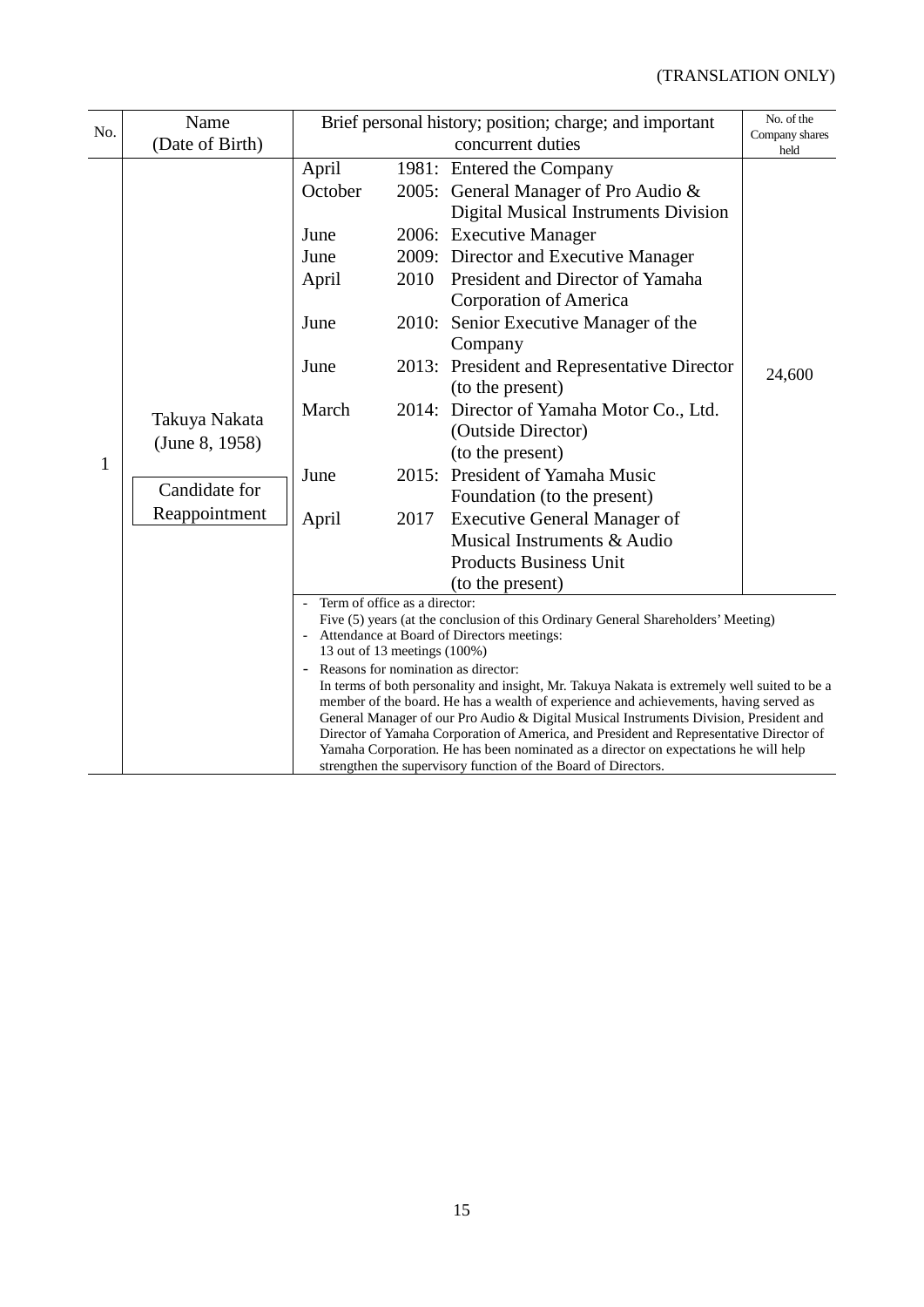| No.            | Name                                                                     |                                                               | Brief personal history; position; charge; and important                                                                                                                                                                                                                                                                                                                                                                                                                                                                                                                                                                                                                                                                                               |       |  |
|----------------|--------------------------------------------------------------------------|---------------------------------------------------------------|-------------------------------------------------------------------------------------------------------------------------------------------------------------------------------------------------------------------------------------------------------------------------------------------------------------------------------------------------------------------------------------------------------------------------------------------------------------------------------------------------------------------------------------------------------------------------------------------------------------------------------------------------------------------------------------------------------------------------------------------------------|-------|--|
|                | (Date of Birth)                                                          |                                                               | Company shares<br>held                                                                                                                                                                                                                                                                                                                                                                                                                                                                                                                                                                                                                                                                                                                                |       |  |
| $\overline{2}$ | Satoshi Yamahata<br>(December 3, 1960)<br>Candidate for<br>Reappointment | January<br>August<br>June<br>June<br>April<br>June<br>May     | 1988: Entered the Company<br>2009: General Manager of Accounting and<br><b>Finance Division</b><br>2013: Executive Manager<br>2013: General Manager of Corporate<br><b>Planning Division</b><br>2015: Executive General Manager of<br><b>Operations Unit</b><br>(to the present)<br>2015: Director and Senior Executive<br>Manager<br>(to the present)<br>2016: Executive General Manager of<br>Corporate Management Unit<br>(to the present)                                                                                                                                                                                                                                                                                                         | 6,600 |  |
|                |                                                                          | Term of office as a director:<br>13 out of 13 meetings (100%) | Two (2) years (at the conclusion of this Ordinary General Shareholders' Meeting)<br>Attendance at Board of Directors meetings:<br>Reasons for nomination as director:<br>In terms of both personality and insight, Mr. Satoshi Yamahata is extremely well<br>suited to be a member of the board, with vast experience and achievements. He has<br>worked as General Manager of the Accounting and Finance Division and as General<br>Manager of the Corporate Planning Division, and is now Executive General Manager<br>of the Operations Unit and Executive General Manager of the Corporate<br>Management Unit. He has been nominated as a director on expectations he will help<br>strengthen the supervisory function of the Board of Directors. |       |  |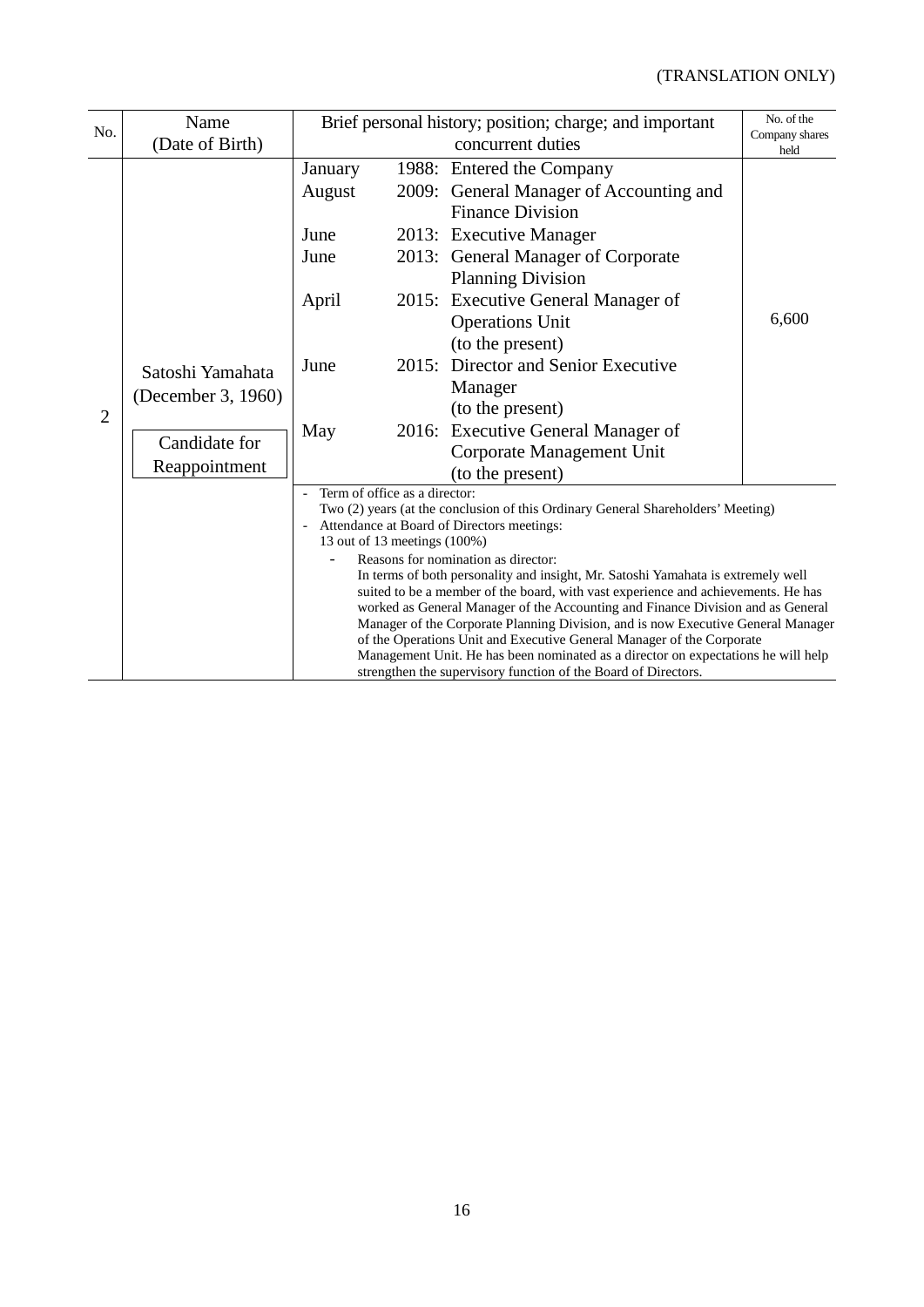| No. | Name            | Brief personal history; position; charge; and important                                                                                                              |  |                                                                                               | No. of the             |  |
|-----|-----------------|----------------------------------------------------------------------------------------------------------------------------------------------------------------------|--|-----------------------------------------------------------------------------------------------|------------------------|--|
|     | (Date of Birth) |                                                                                                                                                                      |  | concurrent duties                                                                             | Company shares<br>held |  |
|     |                 | April                                                                                                                                                                |  | 1978: Entered the Company                                                                     |                        |  |
|     |                 | August                                                                                                                                                               |  | 2005: General Manager of Human Resources                                                      |                        |  |
|     |                 |                                                                                                                                                                      |  | Division                                                                                      |                        |  |
|     |                 | June                                                                                                                                                                 |  | 2009: Executive Manager                                                                       |                        |  |
|     |                 | June                                                                                                                                                                 |  | 2013: Senior Executive Manager                                                                | 9,102                  |  |
|     |                 | June                                                                                                                                                                 |  | 2013: General Manager of Corporate                                                            |                        |  |
|     |                 |                                                                                                                                                                      |  | <b>Administration Group</b>                                                                   |                        |  |
|     | Masahito Hosoi  | June                                                                                                                                                                 |  | 2014: Standing Corporate Auditor                                                              |                        |  |
|     | (July 28, 1954) |                                                                                                                                                                      |  | (to the present)                                                                              |                        |  |
| 3   |                 | Term of office as a director:                                                                                                                                        |  |                                                                                               |                        |  |
|     | New Candidate   | Attendance at Board of Directors meetings:                                                                                                                           |  |                                                                                               |                        |  |
|     |                 | 13 out of 13 meetings (100%)                                                                                                                                         |  |                                                                                               |                        |  |
|     |                 | $\overline{\phantom{a}}$                                                                                                                                             |  | Attendance at Board of Corporate Auditors meetings:                                           |                        |  |
|     |                 | 15 out of 15 meetings (100%)<br>Reasons for nomination as director:                                                                                                  |  |                                                                                               |                        |  |
|     |                 |                                                                                                                                                                      |  | In terms of both personality and insight, Mr. Masahito Hosoi is extremely well suited to be a |                        |  |
|     |                 |                                                                                                                                                                      |  | member of the board, with vast experience and achievements. He has worked as General          |                        |  |
|     |                 | Manager of the Human Resources Division, General Manager of the Corporate<br>Administration Group, and is now Standing Corporate Auditor. He has been nominated as a |  |                                                                                               |                        |  |
|     |                 | director on expectations he will help strengthen the supervisory function of the Board of                                                                            |  |                                                                                               |                        |  |
|     |                 | Directors.                                                                                                                                                           |  |                                                                                               |                        |  |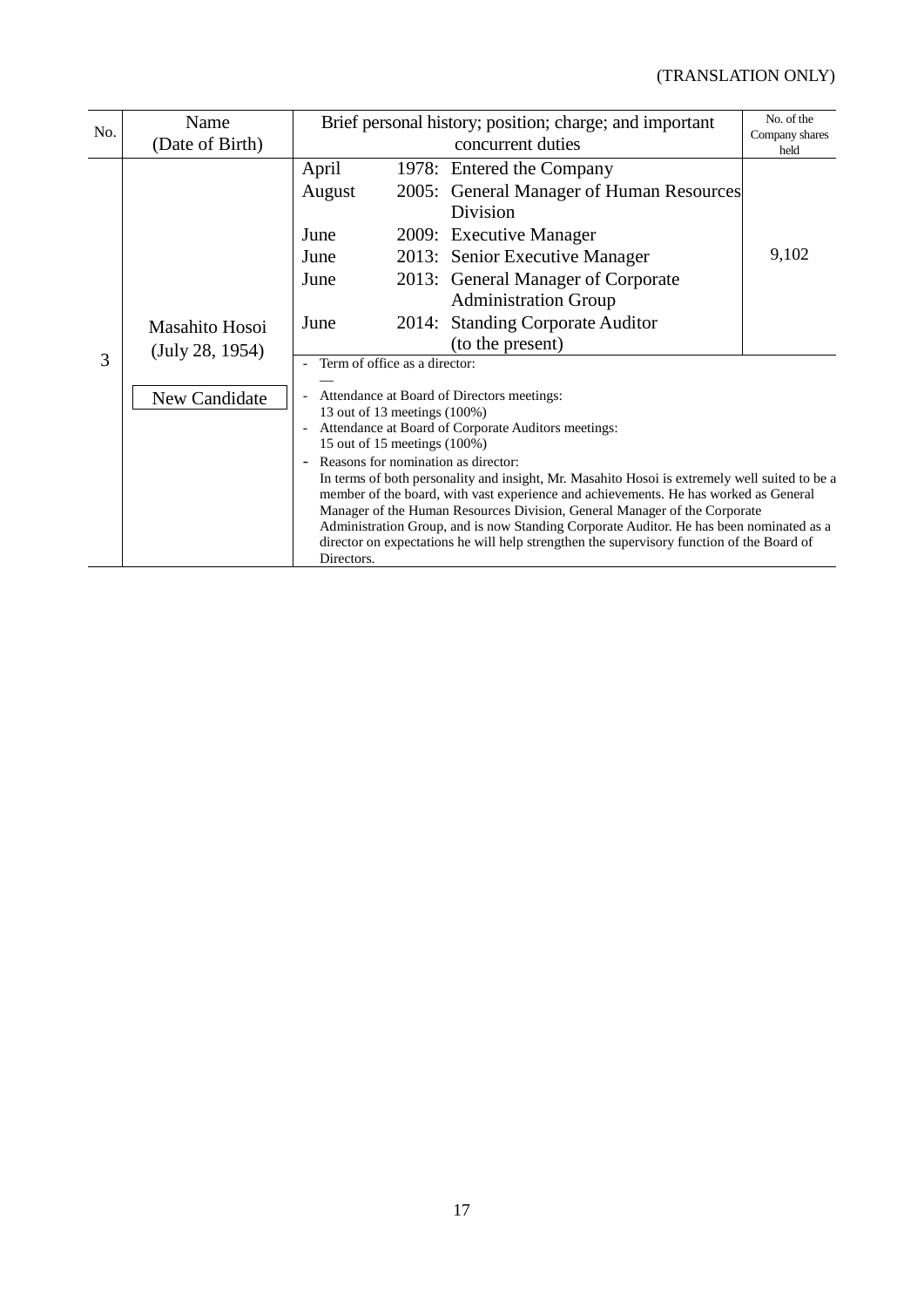## (TRANSLATION ONLY)

|                | Name                    | No. of the<br>Brief personal history; position; charge; and important                      |                                                                                                                                                                               |                                                                                                                                                                      |                        |  |  |  |
|----------------|-------------------------|--------------------------------------------------------------------------------------------|-------------------------------------------------------------------------------------------------------------------------------------------------------------------------------|----------------------------------------------------------------------------------------------------------------------------------------------------------------------|------------------------|--|--|--|
| No.            | (Date of Birth)         |                                                                                            |                                                                                                                                                                               | concurrent duties                                                                                                                                                    | Company shares<br>held |  |  |  |
|                |                         | April                                                                                      |                                                                                                                                                                               | 1978: Entered Yamaha Motor Co., Ltd.                                                                                                                                 |                        |  |  |  |
|                |                         | March                                                                                      |                                                                                                                                                                               | 2007: Executive Officer of Yamaha Motor                                                                                                                              |                        |  |  |  |
|                |                         | March                                                                                      |                                                                                                                                                                               | 2009: Senior Executive Officer of Yamaha                                                                                                                             |                        |  |  |  |
|                |                         |                                                                                            |                                                                                                                                                                               | Motor                                                                                                                                                                |                        |  |  |  |
|                |                         | March                                                                                      |                                                                                                                                                                               | 2010: President and Representative Director                                                                                                                          |                        |  |  |  |
|                | Hiroyuki Yanagi         |                                                                                            |                                                                                                                                                                               | of Yamaha Motor, concurrently                                                                                                                                        | 18,700                 |  |  |  |
|                | (November 20, 1954)     |                                                                                            |                                                                                                                                                                               | serving as Chief Executive Officer                                                                                                                                   |                        |  |  |  |
|                |                         |                                                                                            |                                                                                                                                                                               | (to the present)                                                                                                                                                     |                        |  |  |  |
|                | Candidate for           | June                                                                                       |                                                                                                                                                                               | 2011: Director of the Company                                                                                                                                        |                        |  |  |  |
| $\overline{4}$ | <b>Outside Director</b> |                                                                                            |                                                                                                                                                                               | (Outside Director)                                                                                                                                                   |                        |  |  |  |
|                |                         |                                                                                            |                                                                                                                                                                               | (to the present)                                                                                                                                                     |                        |  |  |  |
|                | Candidate for           | Term of office as a director:                                                              |                                                                                                                                                                               |                                                                                                                                                                      |                        |  |  |  |
|                | Reappointment           |                                                                                            |                                                                                                                                                                               | Six (6) years (at the conclusion of this Ordinary General Shareholders' Meeting)                                                                                     |                        |  |  |  |
|                |                         |                                                                                            | Attendance at Board of Directors meetings:<br>12 out of 13 meetings (92.3%)                                                                                                   |                                                                                                                                                                      |                        |  |  |  |
|                |                         |                                                                                            | Reasons for nomination as director:                                                                                                                                           |                                                                                                                                                                      |                        |  |  |  |
|                |                         |                                                                                            | In terms of both personality and insight, Mr. Hiroyuki Yanagi is extremely well suited to be<br>a member of the board and is recognized for his achievements as President and |                                                                                                                                                                      |                        |  |  |  |
|                |                         | Representative Director of Yamaha Motor Co., Ltd. He has been nominated as a director      |                                                                                                                                                                               |                                                                                                                                                                      |                        |  |  |  |
|                |                         |                                                                                            |                                                                                                                                                                               | based on expectations he will help strengthen the governance function, enhance the value of<br>the brand, and offer appropriate advice from an objective standpoint. |                        |  |  |  |
|                |                         | April                                                                                      |                                                                                                                                                                               | 1976: Entered Marubeni Corporation                                                                                                                                   |                        |  |  |  |
|                |                         | December                                                                                   |                                                                                                                                                                               | 1989: Entered Apple Computer KK                                                                                                                                      |                        |  |  |  |
|                |                         | March                                                                                      |                                                                                                                                                                               | 1996: Entered Allergan, Inc.                                                                                                                                         |                        |  |  |  |
|                |                         | November                                                                                   |                                                                                                                                                                               | 1996: Entered Japan Communications Inc. as                                                                                                                           |                        |  |  |  |
|                |                         |                                                                                            |                                                                                                                                                                               | Senior Executive Officer                                                                                                                                             |                        |  |  |  |
|                |                         | April                                                                                      |                                                                                                                                                                               | 2002: Entered Oracle Corporation Japan                                                                                                                               |                        |  |  |  |
|                |                         | August                                                                                     |                                                                                                                                                                               | 2002: Director and Managing Executive                                                                                                                                |                        |  |  |  |
|                | Shigeru Nosaka          |                                                                                            |                                                                                                                                                                               | Officer                                                                                                                                                              |                        |  |  |  |
|                | (September 12, 1953)    | June                                                                                       |                                                                                                                                                                               | 2004: Director and Senior Managing                                                                                                                                   |                        |  |  |  |
|                |                         |                                                                                            |                                                                                                                                                                               | <b>Executive Officer</b>                                                                                                                                             | 700                    |  |  |  |
|                | Candidate for           | November                                                                                   |                                                                                                                                                                               | 2005: Retired                                                                                                                                                        |                        |  |  |  |
|                | <b>Outside Director</b> | October                                                                                    |                                                                                                                                                                               | 2007: Entered as Senior Managing Executive                                                                                                                           |                        |  |  |  |
|                |                         |                                                                                            |                                                                                                                                                                               | Officer                                                                                                                                                              |                        |  |  |  |
| 5              | Candidate for           | August                                                                                     |                                                                                                                                                                               | 2008: Director and Senior Managing                                                                                                                                   |                        |  |  |  |
|                | Independent             |                                                                                            |                                                                                                                                                                               | <b>Executive Officer</b>                                                                                                                                             |                        |  |  |  |
|                | <b>Outside Director</b> | June                                                                                       |                                                                                                                                                                               | 2011: Director and Executive Vice President                                                                                                                          |                        |  |  |  |
|                |                         |                                                                                            |                                                                                                                                                                               | (to the present)                                                                                                                                                     |                        |  |  |  |
|                | Candidate for           | June                                                                                       |                                                                                                                                                                               | 2015: Director of the Company                                                                                                                                        |                        |  |  |  |
|                |                         |                                                                                            |                                                                                                                                                                               | (Outside Director)                                                                                                                                                   |                        |  |  |  |
|                | Reappointment           |                                                                                            |                                                                                                                                                                               | (to the present)                                                                                                                                                     |                        |  |  |  |
|                |                         | Term of office as a director:<br>$\frac{1}{2}$                                             |                                                                                                                                                                               | Two (2) years (at the conclusion of this Ordinary General Shareholders' Meeting)                                                                                     |                        |  |  |  |
|                |                         |                                                                                            |                                                                                                                                                                               | Attendance at Board of Directors meetings:                                                                                                                           |                        |  |  |  |
|                |                         | 13 out of 13 meetings (100%)<br>Reasons for nomination as director:                        |                                                                                                                                                                               |                                                                                                                                                                      |                        |  |  |  |
|                |                         |                                                                                            |                                                                                                                                                                               | In terms of both personality and insight, Mr. Shigeru Nosaka is extremely well suited to be a                                                                        |                        |  |  |  |
|                |                         | member of the board, with a proven track record in other industries. He has been nominated |                                                                                                                                                                               |                                                                                                                                                                      |                        |  |  |  |
|                |                         | as a director based on expectations he will help strengthen the governance function and    |                                                                                                                                                                               |                                                                                                                                                                      |                        |  |  |  |
|                |                         | offer appropriate advice from an objective standpoint.                                     |                                                                                                                                                                               |                                                                                                                                                                      |                        |  |  |  |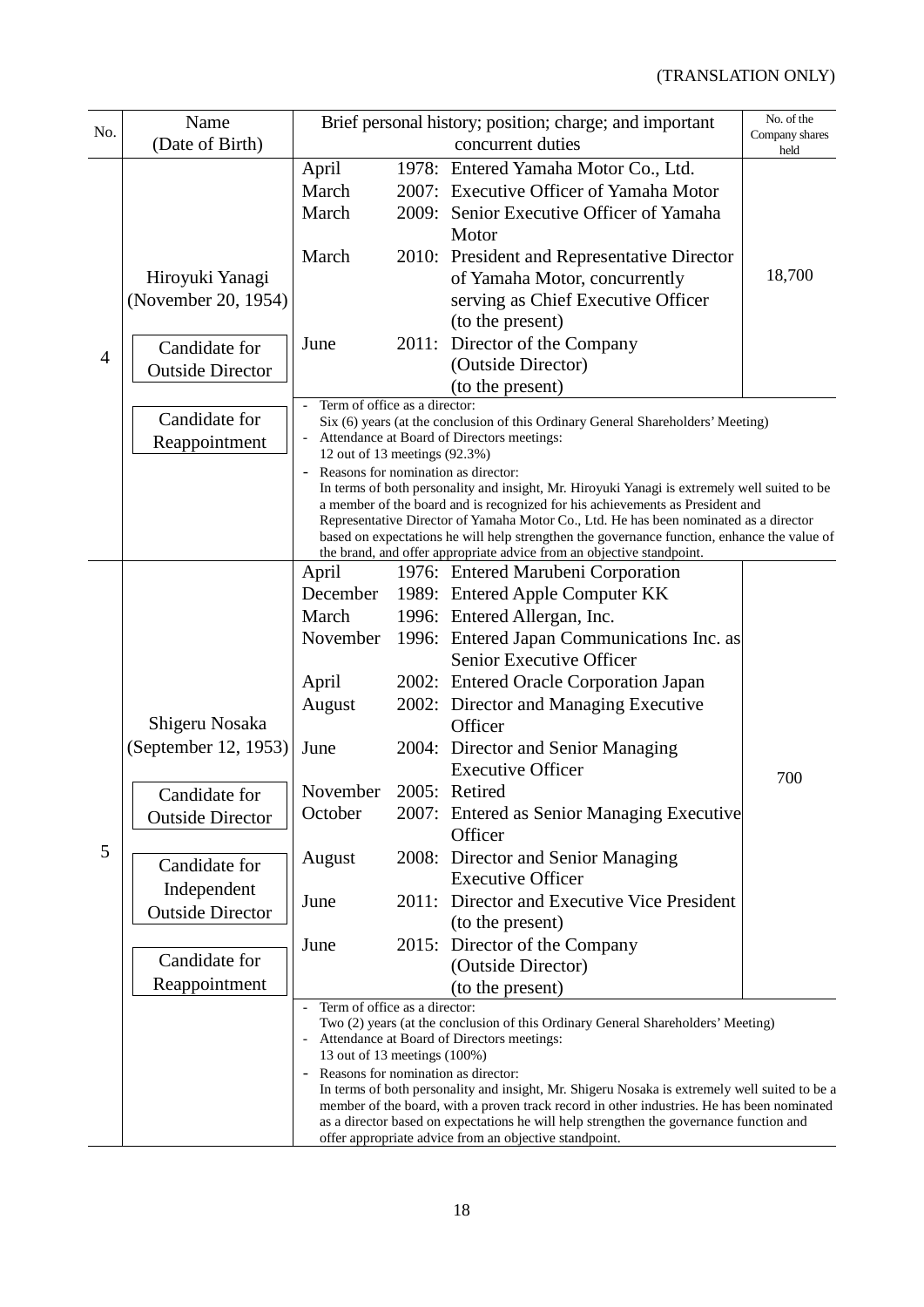| No. | Name                                                                                      | Brief personal history; position; charge; and important                                                                                                                                                                                                                                                                                                                          |       |                                                                                                                                                                                                   | No. of the<br>Company shares |  |
|-----|-------------------------------------------------------------------------------------------|----------------------------------------------------------------------------------------------------------------------------------------------------------------------------------------------------------------------------------------------------------------------------------------------------------------------------------------------------------------------------------|-------|---------------------------------------------------------------------------------------------------------------------------------------------------------------------------------------------------|------------------------------|--|
|     | (Date of Birth)                                                                           |                                                                                                                                                                                                                                                                                                                                                                                  |       | concurrent duties                                                                                                                                                                                 | held                         |  |
|     |                                                                                           | April<br>June<br>April                                                                                                                                                                                                                                                                                                                                                           |       | 1971: Entered Ajinomoto Co., Inc.<br>1999: Member of the Board and General<br>Manager, Food Products Business Unit<br>2003: Member of the Board<br>President, Ajinomoto Frozen Foods<br>Co., Inc. |                              |  |
|     | Masatoshi Ito<br>(September 12, 1947)                                                     | August                                                                                                                                                                                                                                                                                                                                                                           | 2006: | Representative Director & Corporate<br><b>Senior Vice President</b><br>President, Food Products Company,<br>Ajinomoto Co., Inc.                                                                   |                              |  |
|     | Candidate for<br><b>Outside Director</b>                                                  | June                                                                                                                                                                                                                                                                                                                                                                             | 2009: | Representative Director, President &<br>Chief Executive Officer, Ajinomoto<br>Co., Inc.                                                                                                           | $\overline{0}$               |  |
| 6   | Candidate for<br>Independent<br><b>Outside Director</b><br>Candidate for<br>Reappointment | June                                                                                                                                                                                                                                                                                                                                                                             |       | 2015: Representative Director and Chairman<br>of the Board<br>(to the present)                                                                                                                    |                              |  |
|     |                                                                                           | June                                                                                                                                                                                                                                                                                                                                                                             |       | 2016: Director of the Company<br>(Outside Director)<br>(to the present)                                                                                                                           |                              |  |
|     |                                                                                           | June                                                                                                                                                                                                                                                                                                                                                                             |       | 2016: Outside Director of Japan Airlines Co.,<br>Ltd.<br>(to the present)                                                                                                                         |                              |  |
|     |                                                                                           | Term of office as a director:                                                                                                                                                                                                                                                                                                                                                    |       |                                                                                                                                                                                                   |                              |  |
|     |                                                                                           | One (1) year (at the conclusion of this Ordinary General Shareholders' Meeting)<br>Attendance at Board of Directors meetings:<br>8 out of 10 meetings (80%)                                                                                                                                                                                                                      |       |                                                                                                                                                                                                   |                              |  |
|     |                                                                                           | Reasons for nomination as director:<br>In terms of both personality and insight, Mr. Masatoshi Ito is extremely well suited to be a<br>member of the board, with vast experience in other industries. He has been nominated as a<br>director based on expectations he will help strengthen the governance function and offer<br>appropriate advice from an objective standpoint. |       |                                                                                                                                                                                                   |                              |  |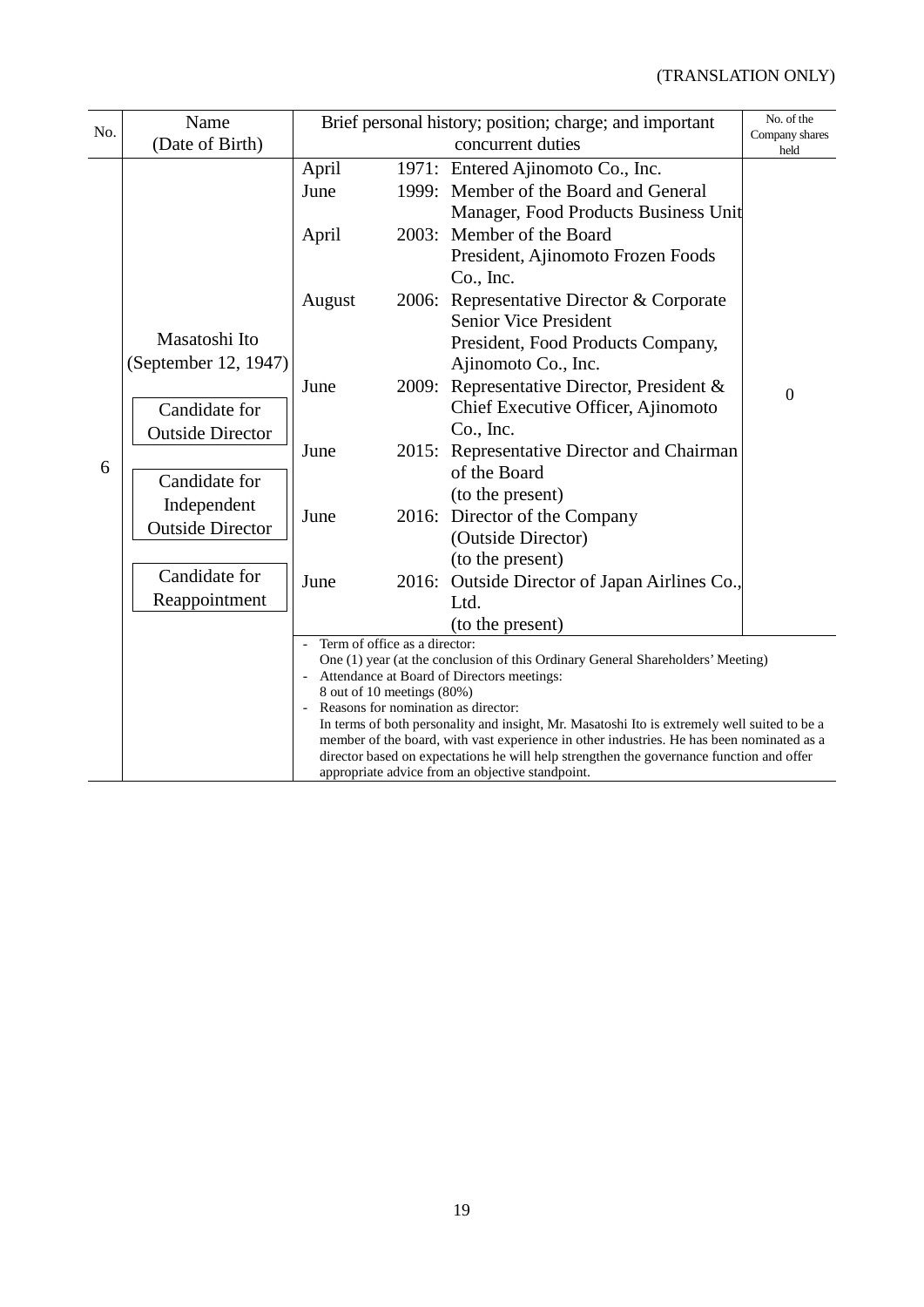| No.            | Name                            | Brief personal history; position; charge; and important<br>concurrent duties                                                          |                                                                                                                                                                                                                                                                                                                                                                                                                                                                                                                                                                    |                                                                                                | No. of the<br>Company shares |
|----------------|---------------------------------|---------------------------------------------------------------------------------------------------------------------------------------|--------------------------------------------------------------------------------------------------------------------------------------------------------------------------------------------------------------------------------------------------------------------------------------------------------------------------------------------------------------------------------------------------------------------------------------------------------------------------------------------------------------------------------------------------------------------|------------------------------------------------------------------------------------------------|------------------------------|
|                | (Date of Birth)                 |                                                                                                                                       |                                                                                                                                                                                                                                                                                                                                                                                                                                                                                                                                                                    |                                                                                                | held                         |
|                |                                 | April                                                                                                                                 |                                                                                                                                                                                                                                                                                                                                                                                                                                                                                                                                                                    | 1974: Entered MITSUBISHI RAYON CO.,<br>LTD.                                                    |                              |
| $\overline{7}$ |                                 | November                                                                                                                              |                                                                                                                                                                                                                                                                                                                                                                                                                                                                                                                                                                    | 1980: Entered Pricewaterhouse CPA Office                                                       |                              |
|                |                                 | June<br>April                                                                                                                         |                                                                                                                                                                                                                                                                                                                                                                                                                                                                                                                                                                    | 1983: Entered Aoyama Audit Corporation<br>1984: Registered as a Certified Public<br>Accountant |                              |
|                |                                 | September                                                                                                                             |                                                                                                                                                                                                                                                                                                                                                                                                                                                                                                                                                                    | 2006: Representative of Arata Audit<br>Corporation                                             |                              |
|                | Junya Hakoda<br>(July 10, 1951) | December                                                                                                                              |                                                                                                                                                                                                                                                                                                                                                                                                                                                                                                                                                                    | 2014: Corporate Auditor (Part-Time) of<br>Schroder Investment Management<br>(Japan) Limited    | $\overline{0}$               |
|                | Candidate for                   |                                                                                                                                       |                                                                                                                                                                                                                                                                                                                                                                                                                                                                                                                                                                    | (to the present)                                                                               |                              |
|                | <b>Outside Director</b>         | June                                                                                                                                  |                                                                                                                                                                                                                                                                                                                                                                                                                                                                                                                                                                    | 2015: Outside Director of AEON Financial                                                       |                              |
|                |                                 |                                                                                                                                       |                                                                                                                                                                                                                                                                                                                                                                                                                                                                                                                                                                    | Service Co., Ltd.                                                                              |                              |
|                | Candidate for                   | June                                                                                                                                  |                                                                                                                                                                                                                                                                                                                                                                                                                                                                                                                                                                    | (to the present)                                                                               |                              |
|                | Independent                     |                                                                                                                                       |                                                                                                                                                                                                                                                                                                                                                                                                                                                                                                                                                                    | 2015: Outside Corporate Auditor of the<br>Company                                              |                              |
|                | <b>Outside Director</b>         |                                                                                                                                       |                                                                                                                                                                                                                                                                                                                                                                                                                                                                                                                                                                    | (to the present)                                                                               |                              |
|                |                                 | Term of office as a director:                                                                                                         |                                                                                                                                                                                                                                                                                                                                                                                                                                                                                                                                                                    |                                                                                                |                              |
|                | New Candidate                   | 13 out of 13 meetings (100%)<br>14 out of 15 meetings (93.3%)<br>Reasons for nomination as director:<br>from an objective standpoint. | Attendance at Board of Directors meetings:<br>Attendance at Board of Corporate Auditors meetings:<br>In terms of both personality and insight, Mr. Junya Hakoda is extremely well suited to be a<br>member of the board, with specialist knowledge and experience developed through<br>accounting auditing at many companies as a Certified Public Accountant, and a wealth of<br>knowledge regarding internal controls. He has been nominated as a director based on<br>expectations he will help strengthen the governance function and offer appropriate advice |                                                                                                |                              |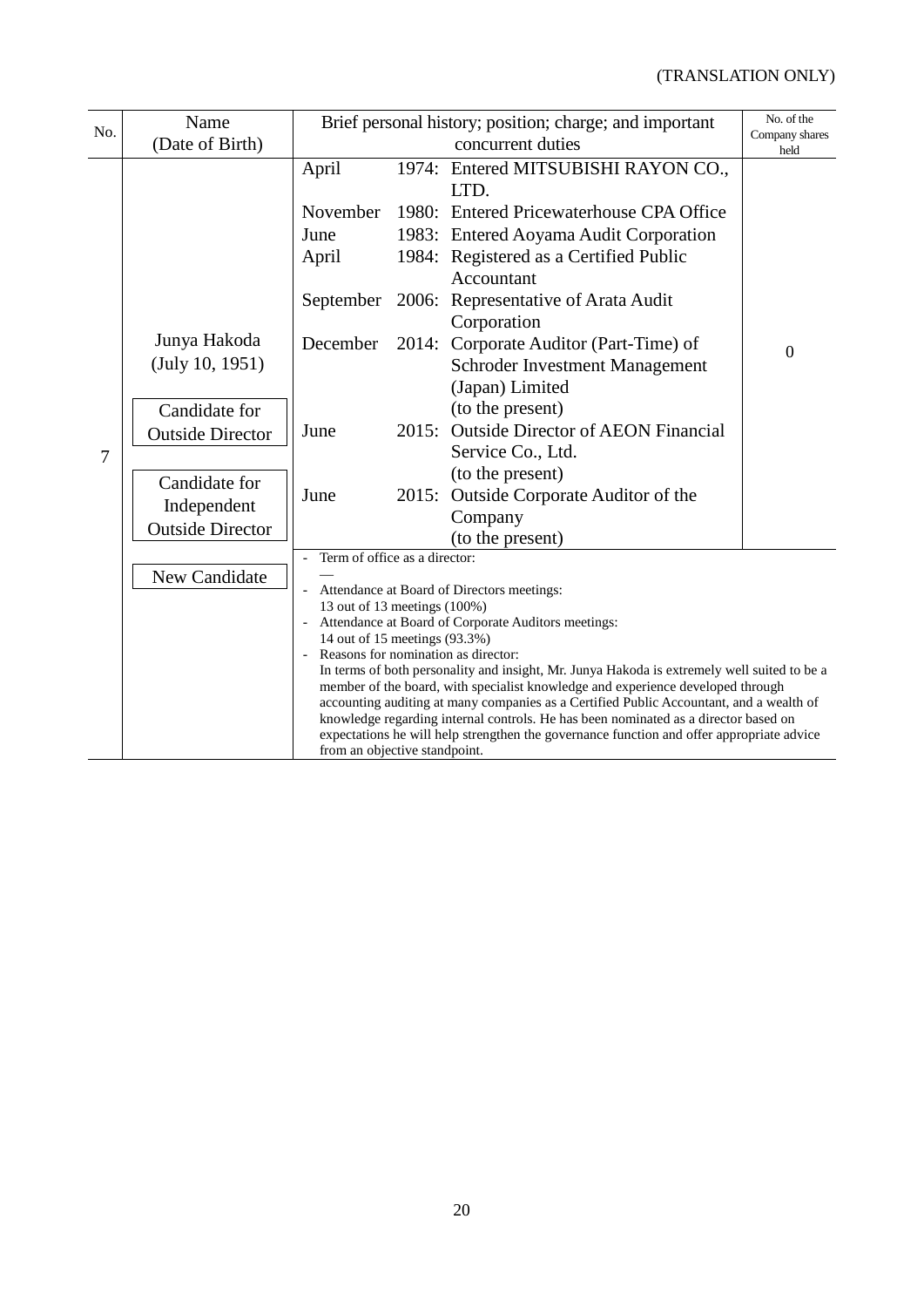| No. | Name<br>(Date of Birth)                                                                                                                                         | Brief personal history; position; charge; and important<br>concurrent duties                                                                                                                                                                                                                                                                                                          |       |                                                                                                                                                                                                   | No. of the<br>Company shares<br>held |  |
|-----|-----------------------------------------------------------------------------------------------------------------------------------------------------------------|---------------------------------------------------------------------------------------------------------------------------------------------------------------------------------------------------------------------------------------------------------------------------------------------------------------------------------------------------------------------------------------|-------|---------------------------------------------------------------------------------------------------------------------------------------------------------------------------------------------------|--------------------------------------|--|
| 8   | Yoshimi Nakajima<br>(December 16, 1956)<br>Candidate for<br><b>Outside Director</b><br>Candidate for<br>Independent<br><b>Outside Director</b><br>New Candidate | April<br>May                                                                                                                                                                                                                                                                                                                                                                          | 1997: | 1980: Entered The Yasuda Trust and Banking<br>Co., Ltd. (currently Mizuho Trust &<br>Banking Co., Ltd.)<br>Entered Citi Bank N.A. as Vice<br><b>President of Consumer Banking</b><br>Headquarters |                                      |  |
|     |                                                                                                                                                                 | June                                                                                                                                                                                                                                                                                                                                                                                  | 2000: | <b>Entered Societe Generale Securities</b><br>Japan Limited as Senior General<br>Manager                                                                                                          |                                      |  |
|     |                                                                                                                                                                 | April                                                                                                                                                                                                                                                                                                                                                                                 |       | 2002: Entered American Express<br>International, Inc. as Vice President<br>and Head of Global Travelers Cheques<br>and Prepaid Services, Japan                                                    |                                      |  |
|     |                                                                                                                                                                 | September                                                                                                                                                                                                                                                                                                                                                                             | 2003: | Vice President, Head of Marketing,<br><b>International Consumer and Small</b><br>Business Services Division, Japan                                                                                | $\boldsymbol{0}$                     |  |
|     |                                                                                                                                                                 | August                                                                                                                                                                                                                                                                                                                                                                                |       | 2011: Country Manager, Singapore<br>(President)                                                                                                                                                   |                                      |  |
|     |                                                                                                                                                                 | February                                                                                                                                                                                                                                                                                                                                                                              |       | 2014: Senior Vice President, Head of<br>Acquisition Marketing, International<br><b>Consumer and Small Business</b><br>Services Division, Japan                                                    |                                      |  |
|     |                                                                                                                                                                 | April                                                                                                                                                                                                                                                                                                                                                                                 |       | 2014: Concurrently serving as President and<br>Representative Director of American<br>Express Japan Co., Ltd.                                                                                     |                                      |  |
|     |                                                                                                                                                                 | December                                                                                                                                                                                                                                                                                                                                                                              |       | 2016: Resigned from American Express<br>International, Inc.<br>Retired as President and<br>Representative Director of American<br>Express Japan Co., Ltd.                                         |                                      |  |
|     |                                                                                                                                                                 | Term of office as a director:                                                                                                                                                                                                                                                                                                                                                         |       |                                                                                                                                                                                                   |                                      |  |
|     |                                                                                                                                                                 | Attendance at Board of Directors meetings:                                                                                                                                                                                                                                                                                                                                            |       |                                                                                                                                                                                                   |                                      |  |
|     |                                                                                                                                                                 | Reasons for nomination as director:<br>In terms of both personality and insight, Ms. Yoshimi Nakajima is extremely well suited to<br>be a member of the board, with vast experience in other industries. She has been nominated<br>as a director based on expectations she will help strengthen the governance function and<br>offer appropriate advice from an objective standpoint. |       |                                                                                                                                                                                                   |                                      |  |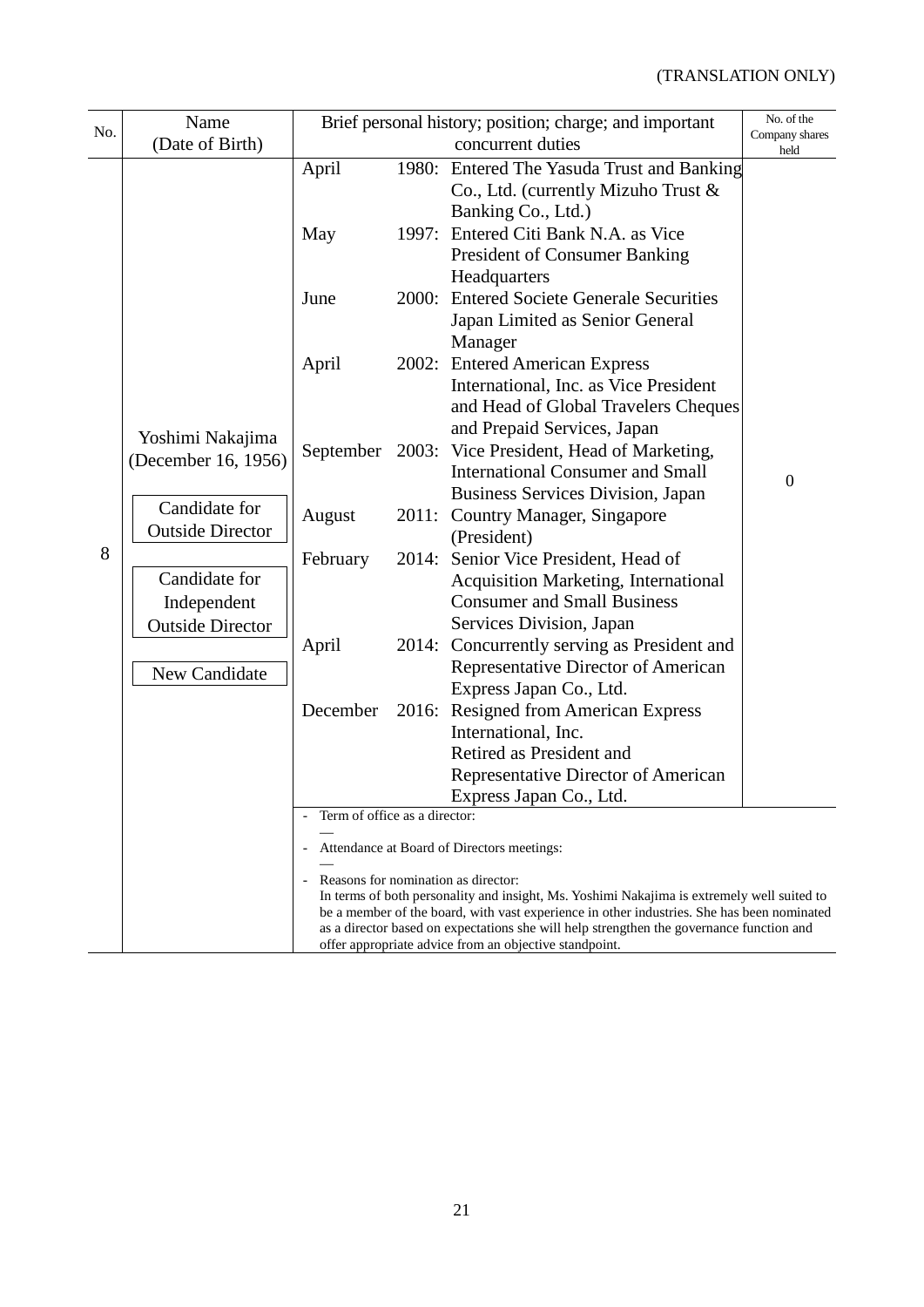| No. | Name                            | Brief personal history; position; charge; and important                                                                                                                    | No. of the                              |                        |  |  |  |
|-----|---------------------------------|----------------------------------------------------------------------------------------------------------------------------------------------------------------------------|-----------------------------------------|------------------------|--|--|--|
|     | (Date of Birth)                 |                                                                                                                                                                            | concurrent duties                       | Company shares<br>held |  |  |  |
| 9   |                                 | April                                                                                                                                                                      | 1987: Registered as an attorney         |                        |  |  |  |
|     |                                 |                                                                                                                                                                            | Entered Kashiwagi Sogo Law Offices      |                        |  |  |  |
|     |                                 | April                                                                                                                                                                      | 2004: Professor of Keio University Law  |                        |  |  |  |
|     |                                 |                                                                                                                                                                            | School                                  |                        |  |  |  |
|     |                                 |                                                                                                                                                                            | (to the present)                        |                        |  |  |  |
|     | Taku Fukui<br>(August 24, 1961) | June                                                                                                                                                                       | 2005: Outside Audit & Supervisory Board |                        |  |  |  |
|     |                                 |                                                                                                                                                                            | Member of Shin-Etsu Chemical Co.,       |                        |  |  |  |
|     |                                 |                                                                                                                                                                            | Ltd.                                    | $\overline{0}$         |  |  |  |
|     |                                 |                                                                                                                                                                            | (to the present)                        |                        |  |  |  |
|     | Candidate for                   | January<br>2009:                                                                                                                                                           | Managing Partner of Kashiwagi Sogo      |                        |  |  |  |
|     | <b>Outside Director</b>         |                                                                                                                                                                            | <b>Law Offices</b>                      |                        |  |  |  |
|     |                                 |                                                                                                                                                                            | (to the present)                        |                        |  |  |  |
|     | Candidate for                   | 2011:<br>August                                                                                                                                                            | Supervisory Director of HEIWA           |                        |  |  |  |
|     | Independent                     |                                                                                                                                                                            | REAL ESTATE REIT, Inc.                  |                        |  |  |  |
|     | <b>Outside Director</b>         |                                                                                                                                                                            | (to the present)                        |                        |  |  |  |
|     |                                 | Term of office as a director:                                                                                                                                              |                                         |                        |  |  |  |
|     | New Candidate                   | Attendance at Board of Directors meetings:<br>Reasons for nomination as director:                                                                                          |                                         |                        |  |  |  |
|     |                                 |                                                                                                                                                                            |                                         |                        |  |  |  |
|     |                                 | In terms of both personality and insight, Mr. Taku Fukui is extremely well suited to be a                                                                                  |                                         |                        |  |  |  |
|     |                                 | member of the board, with legal knowledge and vast insight developed as an attorney,<br>including corporate law in Japan and overseas and an expert knowledge of corporate |                                         |                        |  |  |  |
|     |                                 | governance. He has been nominated as a director based on expectations he will help                                                                                         |                                         |                        |  |  |  |
|     |                                 | strengthen the governance function and offer appropriate advice from an objective                                                                                          |                                         |                        |  |  |  |
|     |                                 | standpoint.                                                                                                                                                                |                                         |                        |  |  |  |

- (Notes) 1. Mr. Hiroyuki Yanagi, Mr. Shigeru Nosaka, and Mr. Masatoshi Ito have entered into agreements with the Company to limit the liability for damage stipulated in Article 423, Paragraph 1 of the Corporate Law. The maximum amount of liability under the agreements is the minimum amount stipulated in laws and regulations. If their re-elections are approved, we will renew the liability limitation agreements under the same conditions.
	- 2. The Company files documentation with the Tokyo Stock Exchange to establish that Mr. Shigeru Nosaka and Mr. Masatoshi Ito are independent outside directors under the provisions set forth by the Tokyo Stock Exchange.
	- 3. In the event that Mr. Masahito Hosoi, Mr. Junya Hakoda, Ms. Yoshimi Nakajima, and Mr. Taku Fukui are elected as outside directors, the Company plans to enter into an agreement with them to limit the liability for damages stipulated in Article 423, Paragraph 1 of the Corporate Law. The maximum amount of liability under the agreement is the minimum amount stipulated in laws and regulations.
	- 4. If Mr. Junya Hakoda, Ms. Yoshimi Nakajima, and Mr. Taku Fukui are elected as directors, they are scheduled to become independent outside directors under the provisions set forth by the Tokyo Stock Exchange.

## **Special interests between nominees for director and the Company**

Of the candidates for director, the nominees for directors who have special interests in the Company are as follows:

Takuya Nakata

Takuya Nakata doubles as President of Yamaha Music Foundation, with which the Company conducts transactions for contracting operations, etc.

Hiroyuki Yanagi

Hiroyuki Yanagi doubles as President and Representative Director of Yamaha Motor Co., Ltd., with which the Company conducts transactions for the lease of real estate, etc.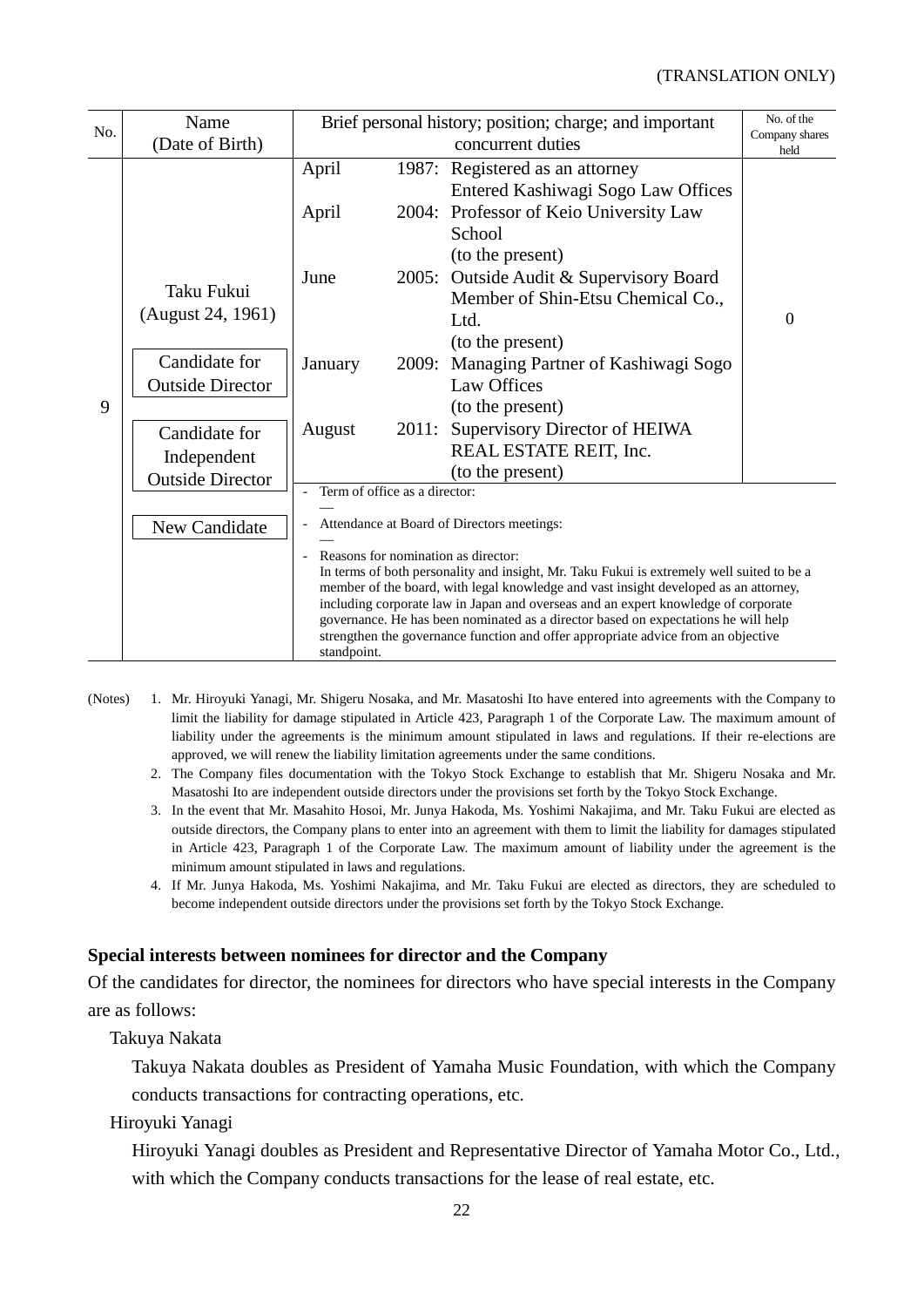#### (Reference)

### **Composition of the Board of Directors**

The makeup of the Board of Directors is diverse and comprises persons with expertise and experience who have the necessary insight, high ethical values, sense of fairness, and integrity. The Board of Directors shall have the number of people that allows the Board of Directors to perform its functions effectively and efficiently. Furthermore, in order to perform the oversight function with a high level of transparency and objectivity, an appropriate proportion of the Board of Directors shall be independent outside directors.

#### **Nomination and appointment standards of directors**

The Company has established a Corporate Directors Personnel Committee as an advisory body to the Board of Directors. To ensure the transparency and fairness of procedures, the majority of the members of the Corporate Directors Personnel Committee are outside directors. The Corporate Directors Personnel Committee deliberates on the selection of candidates to be nominated for the Board of Directors and other positions and reports its findings to the Board of Directors.

The Corporate Directors Personnel Committee establishes criteria for selecting director candidates, such as personality, insight, ability, and capability, and the selected candidates are then nominated by the Board of Directors.

Furthermore, subject to the approval of Proposal 2 and its taking effect, the Corporate Directors Personnel Committee shall be dissolved at the conclusion of this meeting, and the Nominating Committee shall be responsible for the functions of nominating and appointing candidates.

#### **Company standards for designating independent officers**

- 1. Persons for whom any of the following apply may not serve as independent outside directors of the Company. If any of the following are found to apply after the appointment of an independent outside director, the appointment shall be nullified.
- (1) Persons who do not meet the requirements and qualifications of an outside director as stipulated in the Corporate Law.
- (2) Persons or executives with whom the Group is a significant business partner, or persons or executives which are significant business partners for our Group. Here, "significant business partner" means, in any one of the most recent three years, any company for which the amount the Company receives from the group of business partners exceeds 2% of the Company's consolidated net sales, or the amount to be paid to the Company that exceeds 2% of those companies' consolidated net sales or any of the top five banks with which we transact business.